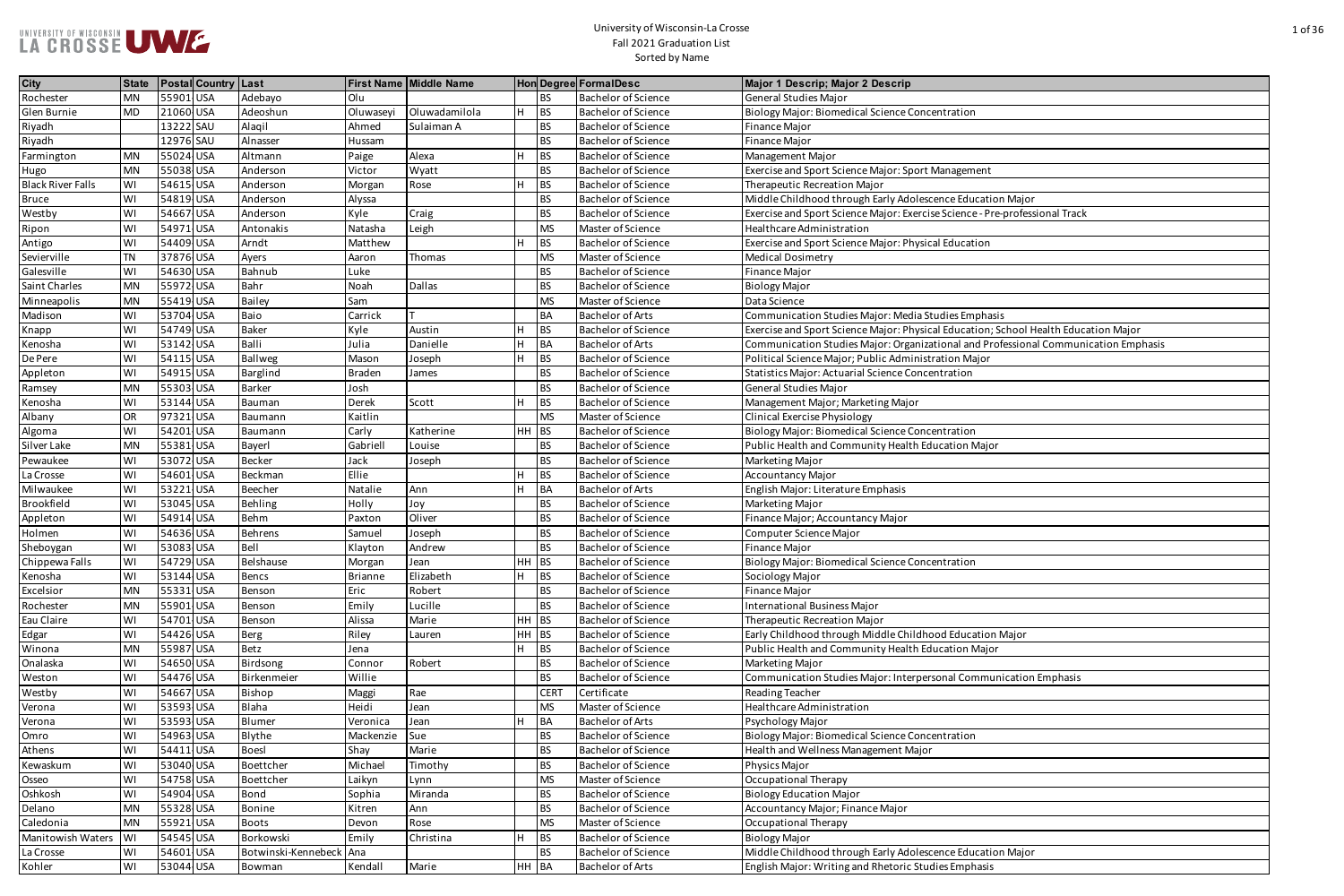

| munity Emphasis                                               |
|---------------------------------------------------------------|
| munity Emphasis                                               |
|                                                               |
| eld Option B)                                                 |
|                                                               |
|                                                               |
|                                                               |
| od Education Major                                            |
|                                                               |
|                                                               |
| ucation Major                                                 |
| sonal Communication Emphasis                                  |
|                                                               |
| lies Emphasis                                                 |
|                                                               |
|                                                               |
|                                                               |
| od Education Major                                            |
|                                                               |
| on Science Concentration; Spanish Major                       |
| od Education Major                                            |
|                                                               |
|                                                               |
|                                                               |
|                                                               |
| tration                                                       |
| ty for Biochemistry & Molecular Biology (ASBMB) Certification |
| entration                                                     |
| ntration                                                      |
|                                                               |
|                                                               |
| al Education                                                  |
| munity Emphasis                                               |
|                                                               |
|                                                               |
|                                                               |
|                                                               |
|                                                               |
| ence Education Major                                          |
|                                                               |
|                                                               |
|                                                               |
|                                                               |
| tional and Professional Communication Emphasis                |
|                                                               |
|                                                               |
| nmunity Emphasis                                              |
| tional and Professional Communication Emphasis                |
|                                                               |
| al Education                                                  |
|                                                               |
|                                                               |
|                                                               |
| od Education Major                                            |
| udies Emphasis                                                |
|                                                               |
|                                                               |
| ntration                                                      |
|                                                               |

| WI        |                                                                                                                                                                                                                                                                                                              | Bradshaw                                                                                                                                                                                                                                                                                                                                                                                                                                                                                                                                                                                                                                                                                                                                | DeeDee                                                                                                                                                                                                                                                                                                                                                                                                                                                                                                                   |                                                                                                                                                                                                                                                                                                                                                          |                                                                                                                                                                                                                                                                    | <b>MSED</b>                     | Master of Science in Education                                                                                                                                                                                                                                                                                                                                                                                                                                                                                    | Professional Development: Learning Community Emphasis                                                                                                                                                                                                                                                                                                                                                                                                                                                                                                                                                                                                                                                                                                                                                                                                                                                                                                                                                                                                                                              |
|-----------|--------------------------------------------------------------------------------------------------------------------------------------------------------------------------------------------------------------------------------------------------------------------------------------------------------------|-----------------------------------------------------------------------------------------------------------------------------------------------------------------------------------------------------------------------------------------------------------------------------------------------------------------------------------------------------------------------------------------------------------------------------------------------------------------------------------------------------------------------------------------------------------------------------------------------------------------------------------------------------------------------------------------------------------------------------------------|--------------------------------------------------------------------------------------------------------------------------------------------------------------------------------------------------------------------------------------------------------------------------------------------------------------------------------------------------------------------------------------------------------------------------------------------------------------------------------------------------------------------------|----------------------------------------------------------------------------------------------------------------------------------------------------------------------------------------------------------------------------------------------------------------------------------------------------------------------------------------------------------|--------------------------------------------------------------------------------------------------------------------------------------------------------------------------------------------------------------------------------------------------------------------|---------------------------------|-------------------------------------------------------------------------------------------------------------------------------------------------------------------------------------------------------------------------------------------------------------------------------------------------------------------------------------------------------------------------------------------------------------------------------------------------------------------------------------------------------------------|----------------------------------------------------------------------------------------------------------------------------------------------------------------------------------------------------------------------------------------------------------------------------------------------------------------------------------------------------------------------------------------------------------------------------------------------------------------------------------------------------------------------------------------------------------------------------------------------------------------------------------------------------------------------------------------------------------------------------------------------------------------------------------------------------------------------------------------------------------------------------------------------------------------------------------------------------------------------------------------------------------------------------------------------------------------------------------------------------|
| WI        |                                                                                                                                                                                                                                                                                                              |                                                                                                                                                                                                                                                                                                                                                                                                                                                                                                                                                                                                                                                                                                                                         | Adria                                                                                                                                                                                                                                                                                                                                                                                                                                                                                                                    | Lynn                                                                                                                                                                                                                                                                                                                                                     |                                                                                                                                                                                                                                                                    | <b>MSED</b>                     | Master of Science in Education                                                                                                                                                                                                                                                                                                                                                                                                                                                                                    | Professional Development: Learning Community Emphasis                                                                                                                                                                                                                                                                                                                                                                                                                                                                                                                                                                                                                                                                                                                                                                                                                                                                                                                                                                                                                                              |
| <b>MN</b> |                                                                                                                                                                                                                                                                                                              | <b>Brandt</b>                                                                                                                                                                                                                                                                                                                                                                                                                                                                                                                                                                                                                                                                                                                           | Wesley                                                                                                                                                                                                                                                                                                                                                                                                                                                                                                                   | David                                                                                                                                                                                                                                                                                                                                                    |                                                                                                                                                                                                                                                                    | <b>BS</b>                       | <b>Bachelor of Science</b>                                                                                                                                                                                                                                                                                                                                                                                                                                                                                        | Computer Science Major                                                                                                                                                                                                                                                                                                                                                                                                                                                                                                                                                                                                                                                                                                                                                                                                                                                                                                                                                                                                                                                                             |
| <b>MN</b> |                                                                                                                                                                                                                                                                                                              | <b>Braun</b>                                                                                                                                                                                                                                                                                                                                                                                                                                                                                                                                                                                                                                                                                                                            | David                                                                                                                                                                                                                                                                                                                                                                                                                                                                                                                    | Ty-Paul                                                                                                                                                                                                                                                                                                                                                  | HH                                                                                                                                                                                                                                                                 |                                 | <b>Bachelor of Science</b>                                                                                                                                                                                                                                                                                                                                                                                                                                                                                        | Social Studies Education Major (Broad Field Option B)                                                                                                                                                                                                                                                                                                                                                                                                                                                                                                                                                                                                                                                                                                                                                                                                                                                                                                                                                                                                                                              |
| WI        |                                                                                                                                                                                                                                                                                                              | <b>Breunig</b>                                                                                                                                                                                                                                                                                                                                                                                                                                                                                                                                                                                                                                                                                                                          | Casey                                                                                                                                                                                                                                                                                                                                                                                                                                                                                                                    | Howard                                                                                                                                                                                                                                                                                                                                                   |                                                                                                                                                                                                                                                                    |                                 | <b>Bachelor of Science</b>                                                                                                                                                                                                                                                                                                                                                                                                                                                                                        | <b>Biology Major</b>                                                                                                                                                                                                                                                                                                                                                                                                                                                                                                                                                                                                                                                                                                                                                                                                                                                                                                                                                                                                                                                                               |
| WI        |                                                                                                                                                                                                                                                                                                              | <b>Breunig</b>                                                                                                                                                                                                                                                                                                                                                                                                                                                                                                                                                                                                                                                                                                                          | Nathan                                                                                                                                                                                                                                                                                                                                                                                                                                                                                                                   | Ralph                                                                                                                                                                                                                                                                                                                                                    |                                                                                                                                                                                                                                                                    | <b>BS</b>                       | <b>Bachelor of Science</b>                                                                                                                                                                                                                                                                                                                                                                                                                                                                                        | Computer Science Major                                                                                                                                                                                                                                                                                                                                                                                                                                                                                                                                                                                                                                                                                                                                                                                                                                                                                                                                                                                                                                                                             |
| WI        |                                                                                                                                                                                                                                                                                                              | <b>Brey</b>                                                                                                                                                                                                                                                                                                                                                                                                                                                                                                                                                                                                                                                                                                                             | <b>Brenna</b>                                                                                                                                                                                                                                                                                                                                                                                                                                                                                                            | Mary                                                                                                                                                                                                                                                                                                                                                     |                                                                                                                                                                                                                                                                    | <b>MS</b>                       | Master of Science                                                                                                                                                                                                                                                                                                                                                                                                                                                                                                 | Occupational Therapy                                                                                                                                                                                                                                                                                                                                                                                                                                                                                                                                                                                                                                                                                                                                                                                                                                                                                                                                                                                                                                                                               |
| WI        |                                                                                                                                                                                                                                                                                                              | Brezinski                                                                                                                                                                                                                                                                                                                                                                                                                                                                                                                                                                                                                                                                                                                               | Nicole                                                                                                                                                                                                                                                                                                                                                                                                                                                                                                                   | Irene                                                                                                                                                                                                                                                                                                                                                    |                                                                                                                                                                                                                                                                    |                                 | <b>Bachelor of Science</b>                                                                                                                                                                                                                                                                                                                                                                                                                                                                                        | Early Childhood through Middle Childhood Education Major                                                                                                                                                                                                                                                                                                                                                                                                                                                                                                                                                                                                                                                                                                                                                                                                                                                                                                                                                                                                                                           |
| WI        |                                                                                                                                                                                                                                                                                                              |                                                                                                                                                                                                                                                                                                                                                                                                                                                                                                                                                                                                                                                                                                                                         | Lizzy                                                                                                                                                                                                                                                                                                                                                                                                                                                                                                                    |                                                                                                                                                                                                                                                                                                                                                          |                                                                                                                                                                                                                                                                    | <b>BS</b>                       | <b>Bachelor of Science</b>                                                                                                                                                                                                                                                                                                                                                                                                                                                                                        | Chemistry Major                                                                                                                                                                                                                                                                                                                                                                                                                                                                                                                                                                                                                                                                                                                                                                                                                                                                                                                                                                                                                                                                                    |
| WI        |                                                                                                                                                                                                                                                                                                              | <b>Brost</b>                                                                                                                                                                                                                                                                                                                                                                                                                                                                                                                                                                                                                                                                                                                            | Jessica                                                                                                                                                                                                                                                                                                                                                                                                                                                                                                                  | Marie                                                                                                                                                                                                                                                                                                                                                    | H                                                                                                                                                                                                                                                                  | <b>BS</b>                       | <b>Bachelor of Science</b>                                                                                                                                                                                                                                                                                                                                                                                                                                                                                        | Public Health and Community Health Education Major                                                                                                                                                                                                                                                                                                                                                                                                                                                                                                                                                                                                                                                                                                                                                                                                                                                                                                                                                                                                                                                 |
|           |                                                                                                                                                                                                                                                                                                              | Brown                                                                                                                                                                                                                                                                                                                                                                                                                                                                                                                                                                                                                                                                                                                                   | Megan                                                                                                                                                                                                                                                                                                                                                                                                                                                                                                                    | Louise                                                                                                                                                                                                                                                                                                                                                   |                                                                                                                                                                                                                                                                    |                                 | <b>Bachelor of Arts</b>                                                                                                                                                                                                                                                                                                                                                                                                                                                                                           | Communication Studies Major: Interpersonal Communication Emphasis                                                                                                                                                                                                                                                                                                                                                                                                                                                                                                                                                                                                                                                                                                                                                                                                                                                                                                                                                                                                                                  |
| WI        |                                                                                                                                                                                                                                                                                                              | <b>Brunette</b>                                                                                                                                                                                                                                                                                                                                                                                                                                                                                                                                                                                                                                                                                                                         | Shelby                                                                                                                                                                                                                                                                                                                                                                                                                                                                                                                   | Eleanor                                                                                                                                                                                                                                                                                                                                                  |                                                                                                                                                                                                                                                                    | <b>MS</b>                       | Master of Science                                                                                                                                                                                                                                                                                                                                                                                                                                                                                                 | Occupational Therapy                                                                                                                                                                                                                                                                                                                                                                                                                                                                                                                                                                                                                                                                                                                                                                                                                                                                                                                                                                                                                                                                               |
| WI        |                                                                                                                                                                                                                                                                                                              | <b>Budde</b>                                                                                                                                                                                                                                                                                                                                                                                                                                                                                                                                                                                                                                                                                                                            | Marilyn                                                                                                                                                                                                                                                                                                                                                                                                                                                                                                                  | Louise                                                                                                                                                                                                                                                                                                                                                   |                                                                                                                                                                                                                                                                    | BA                              | <b>Bachelor of Arts</b>                                                                                                                                                                                                                                                                                                                                                                                                                                                                                           | English Major: Writing and Rhetoric Studies Emphasis                                                                                                                                                                                                                                                                                                                                                                                                                                                                                                                                                                                                                                                                                                                                                                                                                                                                                                                                                                                                                                               |
|           |                                                                                                                                                                                                                                                                                                              |                                                                                                                                                                                                                                                                                                                                                                                                                                                                                                                                                                                                                                                                                                                                         |                                                                                                                                                                                                                                                                                                                                                                                                                                                                                                                          |                                                                                                                                                                                                                                                                                                                                                          |                                                                                                                                                                                                                                                                    |                                 |                                                                                                                                                                                                                                                                                                                                                                                                                                                                                                                   | Marketing Major                                                                                                                                                                                                                                                                                                                                                                                                                                                                                                                                                                                                                                                                                                                                                                                                                                                                                                                                                                                                                                                                                    |
|           |                                                                                                                                                                                                                                                                                                              |                                                                                                                                                                                                                                                                                                                                                                                                                                                                                                                                                                                                                                                                                                                                         | Andrew                                                                                                                                                                                                                                                                                                                                                                                                                                                                                                                   |                                                                                                                                                                                                                                                                                                                                                          |                                                                                                                                                                                                                                                                    | <b>BS</b>                       |                                                                                                                                                                                                                                                                                                                                                                                                                                                                                                                   | Management Major                                                                                                                                                                                                                                                                                                                                                                                                                                                                                                                                                                                                                                                                                                                                                                                                                                                                                                                                                                                                                                                                                   |
|           |                                                                                                                                                                                                                                                                                                              |                                                                                                                                                                                                                                                                                                                                                                                                                                                                                                                                                                                                                                                                                                                                         | Erin                                                                                                                                                                                                                                                                                                                                                                                                                                                                                                                     |                                                                                                                                                                                                                                                                                                                                                          | н                                                                                                                                                                                                                                                                  |                                 |                                                                                                                                                                                                                                                                                                                                                                                                                                                                                                                   | <b>Political Science Major</b>                                                                                                                                                                                                                                                                                                                                                                                                                                                                                                                                                                                                                                                                                                                                                                                                                                                                                                                                                                                                                                                                     |
|           |                                                                                                                                                                                                                                                                                                              |                                                                                                                                                                                                                                                                                                                                                                                                                                                                                                                                                                                                                                                                                                                                         |                                                                                                                                                                                                                                                                                                                                                                                                                                                                                                                          |                                                                                                                                                                                                                                                                                                                                                          |                                                                                                                                                                                                                                                                    |                                 |                                                                                                                                                                                                                                                                                                                                                                                                                                                                                                                   | Early Childhood through Middle Childhood Education Major                                                                                                                                                                                                                                                                                                                                                                                                                                                                                                                                                                                                                                                                                                                                                                                                                                                                                                                                                                                                                                           |
|           |                                                                                                                                                                                                                                                                                                              |                                                                                                                                                                                                                                                                                                                                                                                                                                                                                                                                                                                                                                                                                                                                         |                                                                                                                                                                                                                                                                                                                                                                                                                                                                                                                          |                                                                                                                                                                                                                                                                                                                                                          |                                                                                                                                                                                                                                                                    |                                 |                                                                                                                                                                                                                                                                                                                                                                                                                                                                                                                   | Psychology Major                                                                                                                                                                                                                                                                                                                                                                                                                                                                                                                                                                                                                                                                                                                                                                                                                                                                                                                                                                                                                                                                                   |
|           |                                                                                                                                                                                                                                                                                                              |                                                                                                                                                                                                                                                                                                                                                                                                                                                                                                                                                                                                                                                                                                                                         |                                                                                                                                                                                                                                                                                                                                                                                                                                                                                                                          | James                                                                                                                                                                                                                                                                                                                                                    |                                                                                                                                                                                                                                                                    |                                 |                                                                                                                                                                                                                                                                                                                                                                                                                                                                                                                   | Geography Major: Geographic Information Science Concentration; Spanish Major                                                                                                                                                                                                                                                                                                                                                                                                                                                                                                                                                                                                                                                                                                                                                                                                                                                                                                                                                                                                                       |
|           |                                                                                                                                                                                                                                                                                                              |                                                                                                                                                                                                                                                                                                                                                                                                                                                                                                                                                                                                                                                                                                                                         |                                                                                                                                                                                                                                                                                                                                                                                                                                                                                                                          |                                                                                                                                                                                                                                                                                                                                                          |                                                                                                                                                                                                                                                                    |                                 |                                                                                                                                                                                                                                                                                                                                                                                                                                                                                                                   | Early Childhood through Middle Childhood Education Major                                                                                                                                                                                                                                                                                                                                                                                                                                                                                                                                                                                                                                                                                                                                                                                                                                                                                                                                                                                                                                           |
|           |                                                                                                                                                                                                                                                                                                              |                                                                                                                                                                                                                                                                                                                                                                                                                                                                                                                                                                                                                                                                                                                                         |                                                                                                                                                                                                                                                                                                                                                                                                                                                                                                                          |                                                                                                                                                                                                                                                                                                                                                          |                                                                                                                                                                                                                                                                    |                                 |                                                                                                                                                                                                                                                                                                                                                                                                                                                                                                                   | Finance Major                                                                                                                                                                                                                                                                                                                                                                                                                                                                                                                                                                                                                                                                                                                                                                                                                                                                                                                                                                                                                                                                                      |
|           |                                                                                                                                                                                                                                                                                                              |                                                                                                                                                                                                                                                                                                                                                                                                                                                                                                                                                                                                                                                                                                                                         |                                                                                                                                                                                                                                                                                                                                                                                                                                                                                                                          |                                                                                                                                                                                                                                                                                                                                                          |                                                                                                                                                                                                                                                                    |                                 |                                                                                                                                                                                                                                                                                                                                                                                                                                                                                                                   | Management Major                                                                                                                                                                                                                                                                                                                                                                                                                                                                                                                                                                                                                                                                                                                                                                                                                                                                                                                                                                                                                                                                                   |
|           |                                                                                                                                                                                                                                                                                                              |                                                                                                                                                                                                                                                                                                                                                                                                                                                                                                                                                                                                                                                                                                                                         |                                                                                                                                                                                                                                                                                                                                                                                                                                                                                                                          |                                                                                                                                                                                                                                                                                                                                                          |                                                                                                                                                                                                                                                                    |                                 |                                                                                                                                                                                                                                                                                                                                                                                                                                                                                                                   | Occupational Therapy                                                                                                                                                                                                                                                                                                                                                                                                                                                                                                                                                                                                                                                                                                                                                                                                                                                                                                                                                                                                                                                                               |
|           |                                                                                                                                                                                                                                                                                                              |                                                                                                                                                                                                                                                                                                                                                                                                                                                                                                                                                                                                                                                                                                                                         |                                                                                                                                                                                                                                                                                                                                                                                                                                                                                                                          | Lynn                                                                                                                                                                                                                                                                                                                                                     |                                                                                                                                                                                                                                                                    |                                 |                                                                                                                                                                                                                                                                                                                                                                                                                                                                                                                   | Microbiology Major: Biomedical Concentration                                                                                                                                                                                                                                                                                                                                                                                                                                                                                                                                                                                                                                                                                                                                                                                                                                                                                                                                                                                                                                                       |
|           |                                                                                                                                                                                                                                                                                                              |                                                                                                                                                                                                                                                                                                                                                                                                                                                                                                                                                                                                                                                                                                                                         |                                                                                                                                                                                                                                                                                                                                                                                                                                                                                                                          |                                                                                                                                                                                                                                                                                                                                                          |                                                                                                                                                                                                                                                                    |                                 |                                                                                                                                                                                                                                                                                                                                                                                                                                                                                                                   | Biochemistry Major with American Society for Biochemistry & Molecular Biology (ASBMB) Certification                                                                                                                                                                                                                                                                                                                                                                                                                                                                                                                                                                                                                                                                                                                                                                                                                                                                                                                                                                                                |
|           |                                                                                                                                                                                                                                                                                                              |                                                                                                                                                                                                                                                                                                                                                                                                                                                                                                                                                                                                                                                                                                                                         |                                                                                                                                                                                                                                                                                                                                                                                                                                                                                                                          |                                                                                                                                                                                                                                                                                                                                                          |                                                                                                                                                                                                                                                                    |                                 |                                                                                                                                                                                                                                                                                                                                                                                                                                                                                                                   | <b>Biology Major: Biomedical Science Concentration</b>                                                                                                                                                                                                                                                                                                                                                                                                                                                                                                                                                                                                                                                                                                                                                                                                                                                                                                                                                                                                                                             |
|           |                                                                                                                                                                                                                                                                                                              |                                                                                                                                                                                                                                                                                                                                                                                                                                                                                                                                                                                                                                                                                                                                         |                                                                                                                                                                                                                                                                                                                                                                                                                                                                                                                          |                                                                                                                                                                                                                                                                                                                                                          |                                                                                                                                                                                                                                                                    |                                 |                                                                                                                                                                                                                                                                                                                                                                                                                                                                                                                   | <b>Statistics Major: Actuarial Science Concentration</b>                                                                                                                                                                                                                                                                                                                                                                                                                                                                                                                                                                                                                                                                                                                                                                                                                                                                                                                                                                                                                                           |
|           |                                                                                                                                                                                                                                                                                                              |                                                                                                                                                                                                                                                                                                                                                                                                                                                                                                                                                                                                                                                                                                                                         |                                                                                                                                                                                                                                                                                                                                                                                                                                                                                                                          |                                                                                                                                                                                                                                                                                                                                                          |                                                                                                                                                                                                                                                                    |                                 |                                                                                                                                                                                                                                                                                                                                                                                                                                                                                                                   | Data Science                                                                                                                                                                                                                                                                                                                                                                                                                                                                                                                                                                                                                                                                                                                                                                                                                                                                                                                                                                                                                                                                                       |
|           |                                                                                                                                                                                                                                                                                                              |                                                                                                                                                                                                                                                                                                                                                                                                                                                                                                                                                                                                                                                                                                                                         |                                                                                                                                                                                                                                                                                                                                                                                                                                                                                                                          |                                                                                                                                                                                                                                                                                                                                                          |                                                                                                                                                                                                                                                                    |                                 |                                                                                                                                                                                                                                                                                                                                                                                                                                                                                                                   | <b>Biology Major</b>                                                                                                                                                                                                                                                                                                                                                                                                                                                                                                                                                                                                                                                                                                                                                                                                                                                                                                                                                                                                                                                                               |
|           |                                                                                                                                                                                                                                                                                                              |                                                                                                                                                                                                                                                                                                                                                                                                                                                                                                                                                                                                                                                                                                                                         |                                                                                                                                                                                                                                                                                                                                                                                                                                                                                                                          |                                                                                                                                                                                                                                                                                                                                                          |                                                                                                                                                                                                                                                                    |                                 |                                                                                                                                                                                                                                                                                                                                                                                                                                                                                                                   | Exercise and Sport Science Major: Physical Education                                                                                                                                                                                                                                                                                                                                                                                                                                                                                                                                                                                                                                                                                                                                                                                                                                                                                                                                                                                                                                               |
|           |                                                                                                                                                                                                                                                                                                              |                                                                                                                                                                                                                                                                                                                                                                                                                                                                                                                                                                                                                                                                                                                                         |                                                                                                                                                                                                                                                                                                                                                                                                                                                                                                                          |                                                                                                                                                                                                                                                                                                                                                          |                                                                                                                                                                                                                                                                    |                                 |                                                                                                                                                                                                                                                                                                                                                                                                                                                                                                                   | Professional Development: Learning Community Emphasis                                                                                                                                                                                                                                                                                                                                                                                                                                                                                                                                                                                                                                                                                                                                                                                                                                                                                                                                                                                                                                              |
|           |                                                                                                                                                                                                                                                                                                              |                                                                                                                                                                                                                                                                                                                                                                                                                                                                                                                                                                                                                                                                                                                                         |                                                                                                                                                                                                                                                                                                                                                                                                                                                                                                                          |                                                                                                                                                                                                                                                                                                                                                          |                                                                                                                                                                                                                                                                    |                                 |                                                                                                                                                                                                                                                                                                                                                                                                                                                                                                                   | Archaeological Studies Major                                                                                                                                                                                                                                                                                                                                                                                                                                                                                                                                                                                                                                                                                                                                                                                                                                                                                                                                                                                                                                                                       |
|           |                                                                                                                                                                                                                                                                                                              |                                                                                                                                                                                                                                                                                                                                                                                                                                                                                                                                                                                                                                                                                                                                         |                                                                                                                                                                                                                                                                                                                                                                                                                                                                                                                          |                                                                                                                                                                                                                                                                                                                                                          |                                                                                                                                                                                                                                                                    |                                 |                                                                                                                                                                                                                                                                                                                                                                                                                                                                                                                   | Therapeutic Recreation Major                                                                                                                                                                                                                                                                                                                                                                                                                                                                                                                                                                                                                                                                                                                                                                                                                                                                                                                                                                                                                                                                       |
|           |                                                                                                                                                                                                                                                                                                              |                                                                                                                                                                                                                                                                                                                                                                                                                                                                                                                                                                                                                                                                                                                                         |                                                                                                                                                                                                                                                                                                                                                                                                                                                                                                                          |                                                                                                                                                                                                                                                                                                                                                          |                                                                                                                                                                                                                                                                    |                                 |                                                                                                                                                                                                                                                                                                                                                                                                                                                                                                                   | <b>Medical Dosimetry</b>                                                                                                                                                                                                                                                                                                                                                                                                                                                                                                                                                                                                                                                                                                                                                                                                                                                                                                                                                                                                                                                                           |
|           |                                                                                                                                                                                                                                                                                                              |                                                                                                                                                                                                                                                                                                                                                                                                                                                                                                                                                                                                                                                                                                                                         |                                                                                                                                                                                                                                                                                                                                                                                                                                                                                                                          |                                                                                                                                                                                                                                                                                                                                                          |                                                                                                                                                                                                                                                                    |                                 |                                                                                                                                                                                                                                                                                                                                                                                                                                                                                                                   | <b>Political Science Major</b>                                                                                                                                                                                                                                                                                                                                                                                                                                                                                                                                                                                                                                                                                                                                                                                                                                                                                                                                                                                                                                                                     |
|           |                                                                                                                                                                                                                                                                                                              |                                                                                                                                                                                                                                                                                                                                                                                                                                                                                                                                                                                                                                                                                                                                         |                                                                                                                                                                                                                                                                                                                                                                                                                                                                                                                          |                                                                                                                                                                                                                                                                                                                                                          |                                                                                                                                                                                                                                                                    |                                 |                                                                                                                                                                                                                                                                                                                                                                                                                                                                                                                   | Occupational Therapy<br>Middle Childhood through Early Adolescence Education Major                                                                                                                                                                                                                                                                                                                                                                                                                                                                                                                                                                                                                                                                                                                                                                                                                                                                                                                                                                                                                 |
|           |                                                                                                                                                                                                                                                                                                              |                                                                                                                                                                                                                                                                                                                                                                                                                                                                                                                                                                                                                                                                                                                                         |                                                                                                                                                                                                                                                                                                                                                                                                                                                                                                                          |                                                                                                                                                                                                                                                                                                                                                          |                                                                                                                                                                                                                                                                    |                                 |                                                                                                                                                                                                                                                                                                                                                                                                                                                                                                                   | <b>Accountancy Major</b>                                                                                                                                                                                                                                                                                                                                                                                                                                                                                                                                                                                                                                                                                                                                                                                                                                                                                                                                                                                                                                                                           |
|           |                                                                                                                                                                                                                                                                                                              |                                                                                                                                                                                                                                                                                                                                                                                                                                                                                                                                                                                                                                                                                                                                         |                                                                                                                                                                                                                                                                                                                                                                                                                                                                                                                          |                                                                                                                                                                                                                                                                                                                                                          |                                                                                                                                                                                                                                                                    |                                 |                                                                                                                                                                                                                                                                                                                                                                                                                                                                                                                   |                                                                                                                                                                                                                                                                                                                                                                                                                                                                                                                                                                                                                                                                                                                                                                                                                                                                                                                                                                                                                                                                                                    |
|           |                                                                                                                                                                                                                                                                                                              |                                                                                                                                                                                                                                                                                                                                                                                                                                                                                                                                                                                                                                                                                                                                         |                                                                                                                                                                                                                                                                                                                                                                                                                                                                                                                          |                                                                                                                                                                                                                                                                                                                                                          |                                                                                                                                                                                                                                                                    |                                 |                                                                                                                                                                                                                                                                                                                                                                                                                                                                                                                   | <b>Biology Major</b><br><b>Medical Dosimetry</b>                                                                                                                                                                                                                                                                                                                                                                                                                                                                                                                                                                                                                                                                                                                                                                                                                                                                                                                                                                                                                                                   |
|           |                                                                                                                                                                                                                                                                                                              |                                                                                                                                                                                                                                                                                                                                                                                                                                                                                                                                                                                                                                                                                                                                         |                                                                                                                                                                                                                                                                                                                                                                                                                                                                                                                          |                                                                                                                                                                                                                                                                                                                                                          |                                                                                                                                                                                                                                                                    |                                 |                                                                                                                                                                                                                                                                                                                                                                                                                                                                                                                   | Communication Studies Major: Organizational and Professional Communication Emphasis                                                                                                                                                                                                                                                                                                                                                                                                                                                                                                                                                                                                                                                                                                                                                                                                                                                                                                                                                                                                                |
|           |                                                                                                                                                                                                                                                                                                              |                                                                                                                                                                                                                                                                                                                                                                                                                                                                                                                                                                                                                                                                                                                                         |                                                                                                                                                                                                                                                                                                                                                                                                                                                                                                                          |                                                                                                                                                                                                                                                                                                                                                          |                                                                                                                                                                                                                                                                    |                                 |                                                                                                                                                                                                                                                                                                                                                                                                                                                                                                                   | <b>Medical Dosimetry</b>                                                                                                                                                                                                                                                                                                                                                                                                                                                                                                                                                                                                                                                                                                                                                                                                                                                                                                                                                                                                                                                                           |
|           |                                                                                                                                                                                                                                                                                                              |                                                                                                                                                                                                                                                                                                                                                                                                                                                                                                                                                                                                                                                                                                                                         |                                                                                                                                                                                                                                                                                                                                                                                                                                                                                                                          |                                                                                                                                                                                                                                                                                                                                                          |                                                                                                                                                                                                                                                                    |                                 |                                                                                                                                                                                                                                                                                                                                                                                                                                                                                                                   | Sociology Major                                                                                                                                                                                                                                                                                                                                                                                                                                                                                                                                                                                                                                                                                                                                                                                                                                                                                                                                                                                                                                                                                    |
|           |                                                                                                                                                                                                                                                                                                              |                                                                                                                                                                                                                                                                                                                                                                                                                                                                                                                                                                                                                                                                                                                                         |                                                                                                                                                                                                                                                                                                                                                                                                                                                                                                                          |                                                                                                                                                                                                                                                                                                                                                          |                                                                                                                                                                                                                                                                    |                                 |                                                                                                                                                                                                                                                                                                                                                                                                                                                                                                                   | Professional Development: Learning Community Emphasis                                                                                                                                                                                                                                                                                                                                                                                                                                                                                                                                                                                                                                                                                                                                                                                                                                                                                                                                                                                                                                              |
|           |                                                                                                                                                                                                                                                                                                              |                                                                                                                                                                                                                                                                                                                                                                                                                                                                                                                                                                                                                                                                                                                                         |                                                                                                                                                                                                                                                                                                                                                                                                                                                                                                                          |                                                                                                                                                                                                                                                                                                                                                          |                                                                                                                                                                                                                                                                    |                                 |                                                                                                                                                                                                                                                                                                                                                                                                                                                                                                                   | Communication Studies Major: Organizational and Professional Communication Emphasis                                                                                                                                                                                                                                                                                                                                                                                                                                                                                                                                                                                                                                                                                                                                                                                                                                                                                                                                                                                                                |
|           |                                                                                                                                                                                                                                                                                                              |                                                                                                                                                                                                                                                                                                                                                                                                                                                                                                                                                                                                                                                                                                                                         |                                                                                                                                                                                                                                                                                                                                                                                                                                                                                                                          |                                                                                                                                                                                                                                                                                                                                                          |                                                                                                                                                                                                                                                                    |                                 |                                                                                                                                                                                                                                                                                                                                                                                                                                                                                                                   | Reading Teacher                                                                                                                                                                                                                                                                                                                                                                                                                                                                                                                                                                                                                                                                                                                                                                                                                                                                                                                                                                                                                                                                                    |
|           |                                                                                                                                                                                                                                                                                                              |                                                                                                                                                                                                                                                                                                                                                                                                                                                                                                                                                                                                                                                                                                                                         |                                                                                                                                                                                                                                                                                                                                                                                                                                                                                                                          |                                                                                                                                                                                                                                                                                                                                                          |                                                                                                                                                                                                                                                                    |                                 |                                                                                                                                                                                                                                                                                                                                                                                                                                                                                                                   | Exercise and Sport Science Major: Physical Education                                                                                                                                                                                                                                                                                                                                                                                                                                                                                                                                                                                                                                                                                                                                                                                                                                                                                                                                                                                                                                               |
|           |                                                                                                                                                                                                                                                                                                              |                                                                                                                                                                                                                                                                                                                                                                                                                                                                                                                                                                                                                                                                                                                                         |                                                                                                                                                                                                                                                                                                                                                                                                                                                                                                                          |                                                                                                                                                                                                                                                                                                                                                          |                                                                                                                                                                                                                                                                    |                                 |                                                                                                                                                                                                                                                                                                                                                                                                                                                                                                                   | Liberal Arts                                                                                                                                                                                                                                                                                                                                                                                                                                                                                                                                                                                                                                                                                                                                                                                                                                                                                                                                                                                                                                                                                       |
|           |                                                                                                                                                                                                                                                                                                              |                                                                                                                                                                                                                                                                                                                                                                                                                                                                                                                                                                                                                                                                                                                                         |                                                                                                                                                                                                                                                                                                                                                                                                                                                                                                                          |                                                                                                                                                                                                                                                                                                                                                          |                                                                                                                                                                                                                                                                    |                                 |                                                                                                                                                                                                                                                                                                                                                                                                                                                                                                                   | Political Science Major                                                                                                                                                                                                                                                                                                                                                                                                                                                                                                                                                                                                                                                                                                                                                                                                                                                                                                                                                                                                                                                                            |
|           |                                                                                                                                                                                                                                                                                                              |                                                                                                                                                                                                                                                                                                                                                                                                                                                                                                                                                                                                                                                                                                                                         |                                                                                                                                                                                                                                                                                                                                                                                                                                                                                                                          |                                                                                                                                                                                                                                                                                                                                                          |                                                                                                                                                                                                                                                                    | <b>MSED</b>                     |                                                                                                                                                                                                                                                                                                                                                                                                                                                                                                                   | Reading                                                                                                                                                                                                                                                                                                                                                                                                                                                                                                                                                                                                                                                                                                                                                                                                                                                                                                                                                                                                                                                                                            |
|           |                                                                                                                                                                                                                                                                                                              |                                                                                                                                                                                                                                                                                                                                                                                                                                                                                                                                                                                                                                                                                                                                         |                                                                                                                                                                                                                                                                                                                                                                                                                                                                                                                          |                                                                                                                                                                                                                                                                                                                                                          |                                                                                                                                                                                                                                                                    |                                 |                                                                                                                                                                                                                                                                                                                                                                                                                                                                                                                   | Early Childhood through Middle Childhood Education Major                                                                                                                                                                                                                                                                                                                                                                                                                                                                                                                                                                                                                                                                                                                                                                                                                                                                                                                                                                                                                                           |
| WI        |                                                                                                                                                                                                                                                                                                              |                                                                                                                                                                                                                                                                                                                                                                                                                                                                                                                                                                                                                                                                                                                                         | Hailey                                                                                                                                                                                                                                                                                                                                                                                                                                                                                                                   |                                                                                                                                                                                                                                                                                                                                                          |                                                                                                                                                                                                                                                                    |                                 | <b>Bachelor of Science</b>                                                                                                                                                                                                                                                                                                                                                                                                                                                                                        | Communication Studies Major: Media Studies Emphasis                                                                                                                                                                                                                                                                                                                                                                                                                                                                                                                                                                                                                                                                                                                                                                                                                                                                                                                                                                                                                                                |
| <b>NY</b> |                                                                                                                                                                                                                                                                                                              | Czmielewski                                                                                                                                                                                                                                                                                                                                                                                                                                                                                                                                                                                                                                                                                                                             | Christian                                                                                                                                                                                                                                                                                                                                                                                                                                                                                                                |                                                                                                                                                                                                                                                                                                                                                          |                                                                                                                                                                                                                                                                    | <b>MS</b>                       | Master of Science                                                                                                                                                                                                                                                                                                                                                                                                                                                                                                 | <b>Medical Dosimetry</b>                                                                                                                                                                                                                                                                                                                                                                                                                                                                                                                                                                                                                                                                                                                                                                                                                                                                                                                                                                                                                                                                           |
| WI        |                                                                                                                                                                                                                                                                                                              | Dahlke                                                                                                                                                                                                                                                                                                                                                                                                                                                                                                                                                                                                                                                                                                                                  | Kirk                                                                                                                                                                                                                                                                                                                                                                                                                                                                                                                     | Michael                                                                                                                                                                                                                                                                                                                                                  | H                                                                                                                                                                                                                                                                  |                                 | <b>Bachelor of Science</b>                                                                                                                                                                                                                                                                                                                                                                                                                                                                                        | <b>Statistics Major: Actuarial Science Concentration</b>                                                                                                                                                                                                                                                                                                                                                                                                                                                                                                                                                                                                                                                                                                                                                                                                                                                                                                                                                                                                                                           |
| MN        |                                                                                                                                                                                                                                                                                                              |                                                                                                                                                                                                                                                                                                                                                                                                                                                                                                                                                                                                                                                                                                                                         | <b>Bryn</b>                                                                                                                                                                                                                                                                                                                                                                                                                                                                                                              | Elizabeth                                                                                                                                                                                                                                                                                                                                                |                                                                                                                                                                                                                                                                    |                                 | <b>Bachelor of Science</b>                                                                                                                                                                                                                                                                                                                                                                                                                                                                                        | Biology Major; Statistics Major                                                                                                                                                                                                                                                                                                                                                                                                                                                                                                                                                                                                                                                                                                                                                                                                                                                                                                                                                                                                                                                                    |
|           | WI<br>WI<br>WI<br><b>MN</b><br>WI<br>WI<br><b>MN</b><br>WI<br>WI<br>WI<br>WI<br>WI<br>WI<br><b>MN</b><br><b>MN</b><br><b>MO</b><br>WI<br>WI<br>WI<br>IL<br><b>MN</b><br><b>NY</b><br>WI<br>WI<br>WI<br>WI<br>WI<br><b>MN</b><br>WI<br><b>WY</b><br><b>MN</b><br>WI<br>WI<br>WI<br>WI<br>WI<br>WI<br>WI<br>WI | 54601 USA<br>53038 USA<br>55947 USA<br>55972 USA<br>53555 USA<br>54401 USA<br>53578 USA<br>54467 USA<br>53029 USA<br>54115 USA<br>53189 USA<br>54120 USA<br>53590 USA<br>54902 USA<br>53185 USA<br>55082 USA<br>53037 USA<br>53532 USA<br>55387 USA<br>53151 USA<br>53527 USA<br>54494 USA<br>54022 USA<br>54601 USA<br>54136 USA<br>55321 USA<br>55044 USA<br>64079 USA<br>54451 USA<br>54806 USA<br>54636 USA<br>60542 USA<br>55068 USA<br>11373 USA<br>54455 USA<br>53126 USA<br>53191 USA<br>54015 USA<br>53012 USA<br>55944 USA<br>54311 USA<br>82604 USA<br>56001 USA<br>54656 USA<br>53593 USA<br>54601 USA<br>53545 USA<br>54311 USA<br>53548 USA<br>54656 USA<br>54115 USA<br>54170 USA<br>10128 USA<br>54115 USA<br>55113 USA | <b>Braley</b><br>Bringe<br><b>Buechel</b><br><b>Buelow</b><br><b>Bugbee</b><br>Burg<br>Buschmann<br><b>Bush</b><br><b>Butscher</b><br><b>Butteris</b><br><b>Buttke</b><br>Campbell<br>Cannarella<br>Caracci<br>Carlson<br>Carlson<br>Carroll<br>Carstensen<br>Carter<br>Carty<br>Casey<br>Cephas<br>Chau<br>Check<br>Chitel<br>Choitz<br>Christensen<br>Cibulka<br>Cimmiyotti<br>Cimperman<br>Coffey<br>Conn<br>Cooper<br>Coshun<br>Court<br>Cramer<br>Creighbaum<br>Cresswell<br>Crooks<br>Cumbers<br>Cummings<br>Dahms | Jack<br>Ashley<br>Abi<br>Gavin<br>Maria<br>Ryan<br>Quentin<br>Mackenzie<br>Sophia<br>Riley<br>Tiana<br><b>Nick</b><br>Roberta<br>Jaden<br>Brendan<br>Adam<br>Shannon<br>Reuben<br>Hoi Wai<br>Nathan<br>Cory<br>Kate<br>Ryan<br>Caroline<br>Jenna<br>Jane<br>Amber<br>Abby<br>Michael<br>John<br>Mindy<br>Nicholas<br>Shayna<br>Ron<br>Kylee<br>Mackenzie | Thurman<br>John<br>Elizabeth<br>Rose<br>Elizabeth<br>Jeffrey<br>Michael<br>Rose<br>Jansen<br>Leigh<br>Marie<br>Rose<br>Eric<br>Ardell<br>Lynn<br>Connor<br>Earl<br>Jerald<br>Marie<br>Kathryn<br>Mei<br>Marie<br>Lawrence<br>Hollis<br>Harrison<br>Elaina<br>Marie | H<br>н<br>H<br>H<br>H<br>H<br>H | <b>BS</b><br>HH BS<br>HH BS<br>HH BA<br>HH BS<br><b>BS</b><br><b>BS</b><br><b>BS</b><br><b>BS</b><br><b>BS</b><br><b>BS</b><br><b>BS</b><br><b>MS</b><br><b>BS</b><br>$HH$ BS<br>HH BS<br>HH BS<br><b>MS</b><br><b>BS</b><br><b>BS</b><br><b>MSED</b><br>HH BA<br><b>BS</b><br><b>MS</b><br><b>BS</b><br><b>MS</b><br>HH BS<br><b>BS</b><br>BS<br><b>MS</b><br>HH BA<br><b>MS</b><br><b>BA</b><br><b>MSED</b><br><b>BS</b><br><b>CERT</b><br><b>BS</b><br>AA<br><b>BA</b><br>HH BS<br>HH BS<br><b>BS</b><br>HH BS | <b>Bachelor of Science</b><br><b>Bachelor of Science</b><br><b>Bachelor of Science</b><br><b>Bachelor of Science</b><br><b>Bachelor of Science</b><br><b>Bachelor of Science</b><br><b>Bachelor of Science</b><br><b>Bachelor of Science</b><br><b>Bachelor of Science</b><br>Master of Science<br><b>Bachelor of Science</b><br><b>Bachelor of Science</b><br><b>Bachelor of Science</b><br><b>Bachelor of Science</b><br>Master of Science<br><b>Bachelor of Science</b><br><b>Bachelor of Science</b><br>Master of Science in Education<br><b>Bachelor of Arts</b><br><b>Bachelor of Science</b><br>Master of Science<br><b>Bachelor of Science</b><br>Master of Science<br><b>Bachelor of Science</b><br><b>Bachelor of Science</b><br><b>Bachelor of Science</b><br>Master of Science<br><b>Bachelor of Arts</b><br>Master of Science<br><b>Bachelor of Arts</b><br>Master of Science in Education<br><b>Bachelor of Science</b><br>Certificate<br><b>Bachelor of Science</b><br>Associate of Arts<br><b>Bachelor of Arts</b><br>Master of Science in Education<br><b>Bachelor of Science</b> |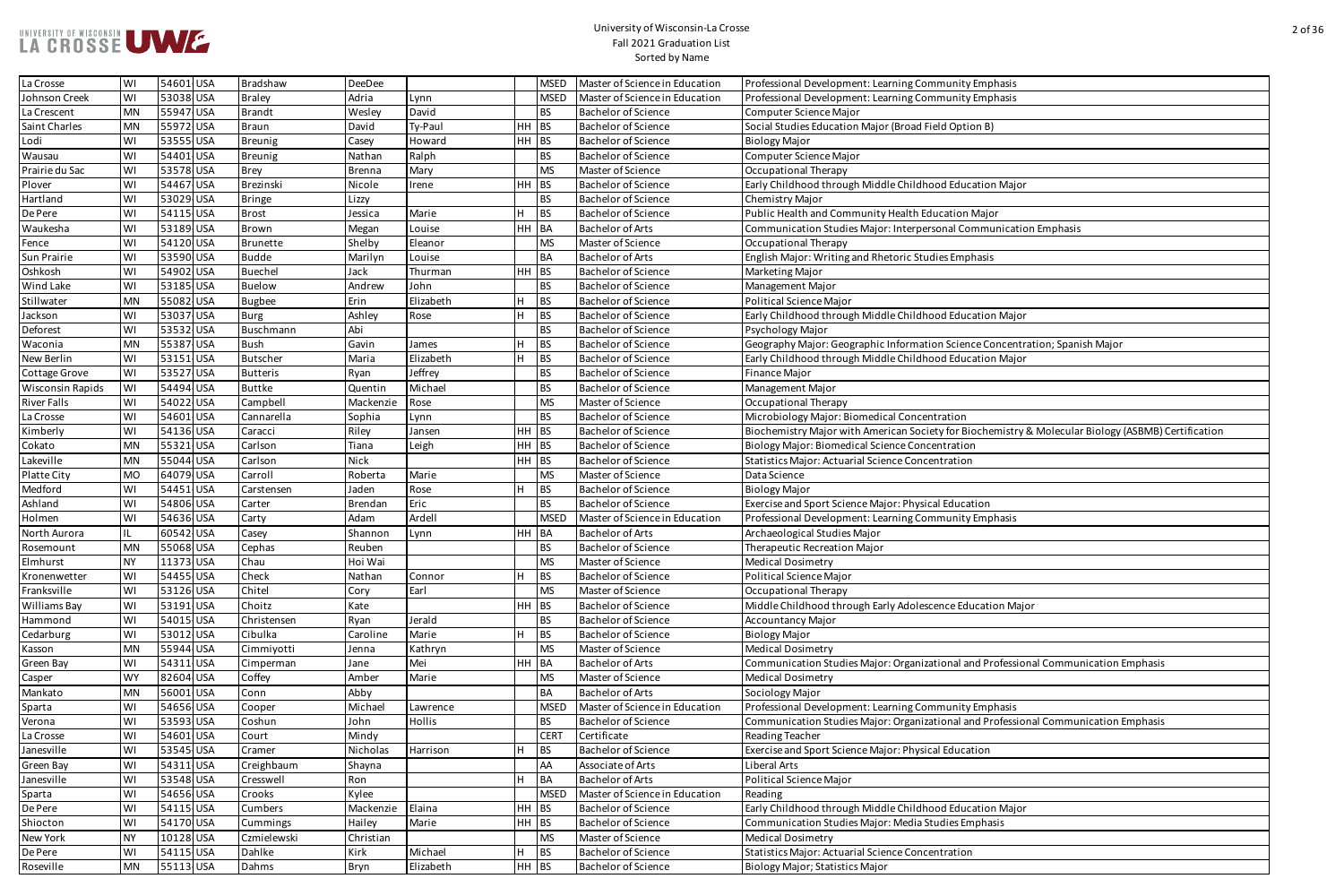

| e Science - Pre-professional Track             |
|------------------------------------------------|
|                                                |
|                                                |
|                                                |
|                                                |
|                                                |
| od Education Major                             |
|                                                |
|                                                |
| nmunity Emphasis                               |
| tional and Professional Communication Emphasis |
|                                                |
|                                                |
|                                                |
|                                                |
|                                                |
|                                                |
| se Science - Pre-professional Track            |
|                                                |
|                                                |
|                                                |
|                                                |
|                                                |
| od Education Major                             |
|                                                |
| e Science - Fitness Track                      |
|                                                |
| entration                                      |
|                                                |
| se Science - Pre-professional Track            |
|                                                |
|                                                |
|                                                |
| od Education Major                             |
|                                                |
|                                                |
|                                                |
|                                                |
|                                                |
|                                                |
|                                                |
|                                                |
|                                                |
|                                                |
|                                                |
|                                                |
| od Education Major                             |
|                                                |
| ommunication and Advocacy Emphasis             |
|                                                |
|                                                |
|                                                |
|                                                |
|                                                |
|                                                |

| Pell Lake            | WI        | 53157 USA | Darbro        | Georgene  | Marie                |              | <b>MSED</b> | Master of Science in Education | Reading                                                                             |
|----------------------|-----------|-----------|---------------|-----------|----------------------|--------------|-------------|--------------------------------|-------------------------------------------------------------------------------------|
| Middleton            | WI        | 53562 USA | Daugherty     | Julia     | Elizabeth            |              | <b>MS</b>   | Master of Science              | <b>Therapeutic Recreation</b>                                                       |
| Milwaukee            | WI        | 53212 USA | Davies        | Gabrielle | Maria                |              | <b>MS</b>   | Master of Science              | Healthcare Administration                                                           |
| Marcellus            | MI        | 49067 USA | Day           | Spencer   |                      |              | <b>MS</b>   | Master of Science              | <b>Medical Dosimetry</b>                                                            |
| De Pere              | WI        | 54115 USA | Day           | Emily     | Elizabeth            |              | <b>BS</b>   | <b>Bachelor of Science</b>     | Exercise and Sport Science Major: Exercise Science - Pre-professional Track         |
| Tomah                | WI        | 54660 USA | Dechant       | Josephine |                      |              | <b>BS</b>   | <b>Bachelor of Science</b>     | Psychology Major                                                                    |
| La Crosse            | WI        | 54601 USA | Deeth         | Harley    | Terrance             |              | <b>BS</b>   | <b>Bachelor of Science</b>     | Psychology Major                                                                    |
| Maple Grove          | <b>MN</b> | 55369 USA | Deisting      | Missy     |                      | Н            | <b>BS</b>   | <b>Bachelor of Science</b>     | <b>English Education Major</b>                                                      |
| Westby               | WI        | 54667 USA | Delmedico     | Miranda   | Joy                  |              | <b>BS</b>   | <b>Bachelor of Science</b>     | Psychology Major                                                                    |
| Luxemburg            | WI        | 54217 USA | Demmin        | Jordan    |                      |              | <b>MS</b>   | Master of Science              | Occupational Therapy                                                                |
| Middleton            | WI        | 53562 USA | Denson        | Haley     | Lynn                 |              | <b>BS</b>   | <b>Bachelor of Science</b>     | Early Childhood through Middle Childhood Education Major                            |
| Shiocton             | WI        | 54170 USA | Depner        | Christie  | Lynn                 |              | <b>BS</b>   | <b>Bachelor of Science</b>     | Accountancy Major; Finance Major                                                    |
| Wausau               | WI        | 54403 USA | Derfus        | Alex      |                      |              | <b>MSED</b> | Master of Science in Education | Professional Development: Learning Community Emphasis                               |
| La Crosse            | WI        | 54601 USA | Disher        | Rob       |                      |              | <b>BS</b>   | <b>Bachelor of Science</b>     | Communication Studies Major: Organizational and Professional Communication Emphasis |
| Medford              | WI        | 54451 USA | Doberstein    | Daryian   | Marie                |              | <b>BS</b>   | <b>Bachelor of Science</b>     | <b>Biology Major</b>                                                                |
| Oconomowoc           | WI        | 53066 USA | Docter        | Matthew   | Paul                 | $\mathsf{H}$ | <b>BS</b>   | <b>Bachelor of Science</b>     | Accountancy Major; Finance Major                                                    |
| Pepin                | WI        | 54759 USA | Dolan         | Zachary   | Michael              |              | <b>BS</b>   | <b>Bachelor of Science</b>     | Marketing Major                                                                     |
| Lino Lakes           | <b>MN</b> | 55014 USA | Dong          | Alex      |                      |              | <b>BA</b>   | <b>Bachelor of Arts</b>        | Psychology Major                                                                    |
| Madison              | WI        | 53705 USA | Dooley        | Dylan     | <b>Francis Roger</b> |              | <b>BA</b>   | <b>Bachelor of Arts</b>        | Philosophy Major                                                                    |
| Muskego              | WI        | 53150 USA | Dooley        | Tristan   | Paige                |              | <b>MS</b>   | Master of Science              | Healthcare Administration                                                           |
| Cottage Grove        | <b>MN</b> | 55016 USA | Draheim       | Elena     | Marie                | $HH$ BS      |             | <b>Bachelor of Science</b>     | Exercise and Sport Science Major: Exercise Science - Pre-professional Track         |
| Sturtevant           | WI        | 53177 USA | Dresen        | Emma      | Frances              |              | <b>BS</b>   | <b>Bachelor of Science</b>     | Sociology Major                                                                     |
| Pewaukee             | WI        | 53072 USA | Duchow        | Max       | Fredrick             | Н            | <b>BA</b>   | <b>Bachelor of Arts</b>        | Political Science Major                                                             |
| Wales                | WI        | 53183 USA | Duggan        | Marissa   | Emma                 | $HH$ BS      |             | <b>Bachelor of Science</b>     | <b>Biology Major</b>                                                                |
| West Salem           | WI        | 54669 USA | Dunn          | Hannah    | Rose                 |              | <b>MS</b>   | Master of Science              | Occupational Therapy                                                                |
| Reedsburg            | WI        | 53959 USA | Dunse         | Shain     | Ashton Elizabeth     |              | <b>BS</b>   | <b>Bachelor of Science</b>     | Early Childhood through Middle Childhood Education Major                            |
| Green Bay            | WI        | 54313 USA | <b>DuPont</b> | Gavin     | Salvatore            |              | <b>BS</b>   | <b>Bachelor of Science</b>     | Marketing Major                                                                     |
| <b>Two Rivers</b>    | WI        | 54241 USA | Duprey        | Tristan   | Jacob                | Н            | <b>BS</b>   | <b>Bachelor of Science</b>     | Exercise and Sport Science Major: Exercise Science - Fitness Track                  |
| La Crosse            | WI        | 54601 USA | Durand        | Tommy     |                      |              | <b>BS</b>   | <b>Bachelor of Science</b>     | Marketing Major                                                                     |
| Wausau               | WI        | 54401 USA | Durr          | Jordan    | David                |              | <b>BS</b>   | <b>Bachelor of Science</b>     | Biology Major: Biomedical Science Concentration                                     |
| Monona               | WI        | 53716 USA | Ebert         | Elizabeth | Rachel               |              | <b>MSED</b> | Master of Science in Education | Reading                                                                             |
| Wykoff               | <b>MN</b> | 55990 USA | Eickhoff      | Reece     | D                    |              | <b>BS</b>   | <b>Bachelor of Science</b>     | Exercise and Sport Science Major: Exercise Science - Pre-professional Track         |
| Arcadia              | WI        | 54612 USA | Elena         | Xavier    | Alexander            |              | <b>BS</b>   | <b>Bachelor of Science</b>     | General Studies Major                                                               |
| Ferryville           | WI        | 54628 USA | Ellefson      | Joel      | David                |              | <b>BS</b>   | <b>Bachelor of Science</b>     | <b>Accountancy Major</b>                                                            |
| Oconomowoc           | WI        | 53066 USA | Else          | Noelle    | Lynn                 |              | <b>BS</b>   | <b>Bachelor of Science</b>     | <b>History Education Major</b>                                                      |
| La Crosse            | WI        | 54601 USA | Elsen         | Megan     | Marie                |              | <b>BS</b>   | <b>Bachelor of Science</b>     | Early Childhood through Middle Childhood Education Major                            |
| <b>Fountain City</b> | WI        | 54629 USA | Engel         | Abbey     | Anna                 |              | <b>BS</b>   | <b>Bachelor of Science</b>     | Finance Major                                                                       |
| La Crosse            | WI        | 54603 USA | Engholdt      | Kaelan    | Reed                 | $HH$ BS      |             | <b>Bachelor of Science</b>     | Computer Science Major                                                              |
| La Crosse            | WI        | 54601 USA | Eriksson      | Danielle  | Mary                 | H            | <b>BS</b>   | <b>Bachelor of Science</b>     | <b>English Education Major</b>                                                      |
| De Pere              | WI        | 54115 USA | Esser         | Jordan    | Peter                | $HH$ BS      |             | <b>Bachelor of Science</b>     | Accountancy Major; Finance Major                                                    |
| Clear Lake           | WI        | 54005 USA | Estes         | Brittany  | Rae                  |              | <b>BA</b>   | <b>Bachelor of Arts</b>        | English Major: Literature Emphasis                                                  |
| La Crosse            | WI        | 54601 USA | Faust         | Aquoya    | Levi                 |              | <b>BS</b>   | <b>Bachelor of Science</b>     | Computer Science Major                                                              |
| Germantown           | WI        | 53022 USA | Feltz         | Westin    | Ryan                 |              | <b>BS</b>   | <b>Bachelor of Science</b>     | Accountancy Major; Finance Major                                                    |
| Mukwonago            | WI        | 53149 USA | Fenner        | Daniel    | Tyler                |              | <b>BS</b>   | <b>Bachelor of Science</b>     | Management Major                                                                    |
| Baraboo              | WI        | 53913 USA | Fichter       | Devin     | Thomas               |              | <b>BS</b>   | <b>Bachelor of Science</b>     | <b>History Education Major</b>                                                      |
| Owatonna             | <b>MN</b> | 55060 USA | Fisher        | Hannah    | AnnMarie             |              | <b>BS</b>   | <b>Bachelor of Science</b>     | Sociology Major                                                                     |
| Monroe               | WI        | 53566 USA | Flores        | Dante     | Itamar               |              | AA          | Associate of Arts              | Liberal Arts                                                                        |
| Amherst Junction     | WI        | 54407 USA | Flugaur       | Brittney  | Rose                 | $HH$ BS      |             | <b>Bachelor of Science</b>     | Early Childhood through Middle Childhood Education Major                            |
| Elkhorn              | WI        | 53121 USA | Flynn         | Kelly     | Jo                   | HH BA        |             | <b>Bachelor of Arts</b>        | <b>Public Administration Major</b>                                                  |
| Evansville           | WI        | 53536 USA | Foglestad     | Kristin   | Baylie               |              | <b>BA</b>   | <b>Bachelor of Arts</b>        | Communication Studies Major: Public Communication and Advocacy Emphasis             |
| Boscobel             | WI        | 53805 USA | Foley         | Keely     | <b>Terese</b>        |              | <b>BS</b>   | <b>Bachelor of Science</b>     | Psychology Major                                                                    |
| Stoddard             | WI        | 54658 USA | Foley         | Drew      | James                | $HH$ BS      |             | <b>Bachelor of Science</b>     | <b>Accountancy Major</b>                                                            |
| Kaukauna             | WI        | 54130 USA | Friday        | Paige     | Jordan               |              | <b>BA</b>   | <b>Bachelor of Arts</b>        | General Studies Major                                                               |
| Juda                 | WI        | 53550 USA | Friedly       | Almanzo   | William              |              | <b>BA</b>   | <b>Bachelor of Arts</b>        | Spanish Major                                                                       |
| Maple Grove          | MN        | 55311 USA | Fries         | Austin    | Michael              |              | <b>BS</b>   | <b>Bachelor of Science</b>     | Finance Major; Accountancy Major                                                    |
|                      |           |           |               |           |                      |              |             |                                |                                                                                     |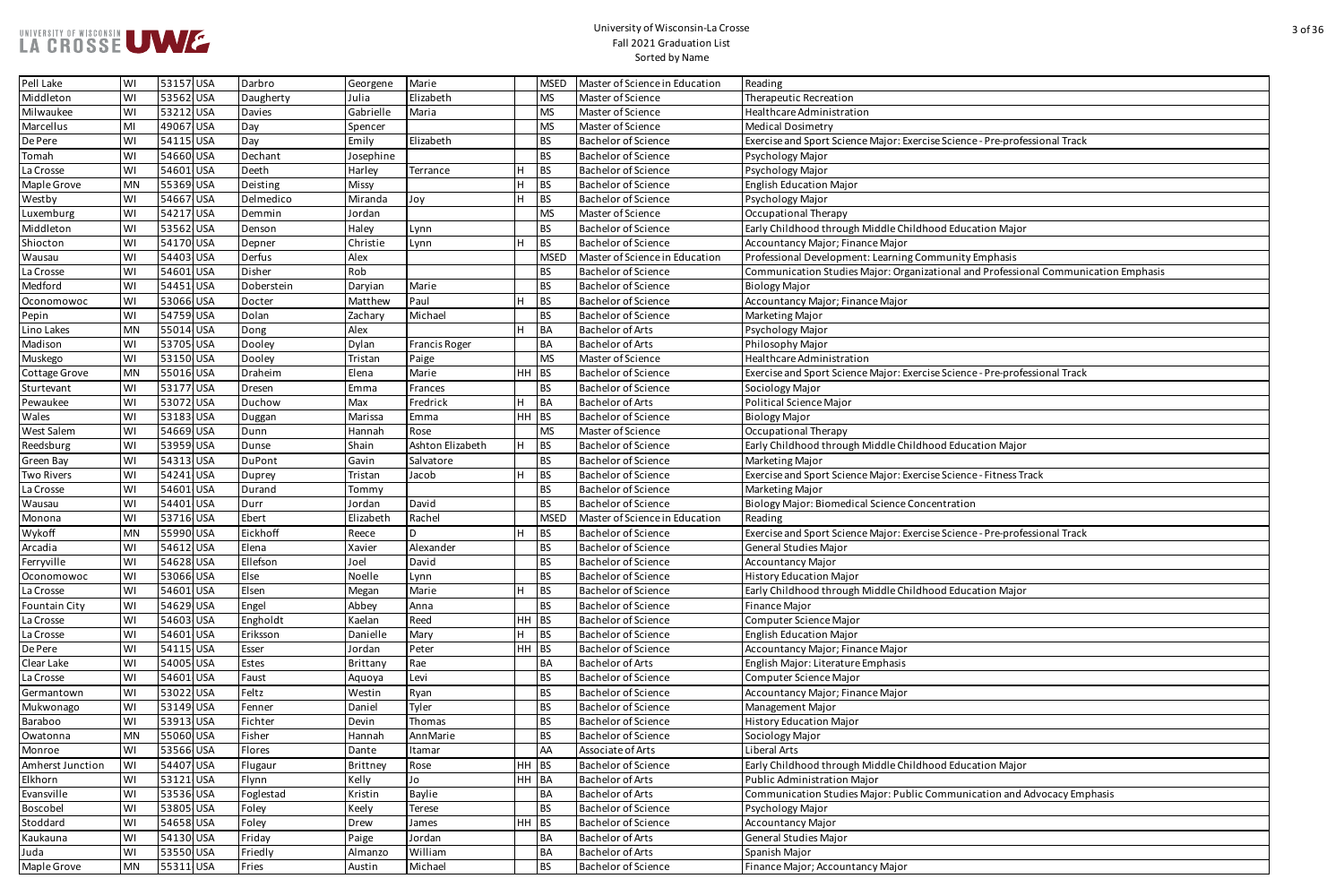

| e Science - Pre-professional Track                            |
|---------------------------------------------------------------|
| ration                                                        |
|                                                               |
|                                                               |
|                                                               |
|                                                               |
| e Science - Pre-professional Track                            |
|                                                               |
|                                                               |
|                                                               |
| udies Emphasis                                                |
|                                                               |
|                                                               |
|                                                               |
|                                                               |
|                                                               |
|                                                               |
|                                                               |
| munity Emphasis                                               |
|                                                               |
|                                                               |
|                                                               |
| entration                                                     |
|                                                               |
|                                                               |
|                                                               |
|                                                               |
|                                                               |
| entration                                                     |
|                                                               |
|                                                               |
|                                                               |
| ty for Biochemistry & Molecular Biology (ASBMB) Certification |
|                                                               |
| cial Planning Concentration                                   |
| e Science - Pre-professional Track                            |
|                                                               |
|                                                               |
|                                                               |
|                                                               |
|                                                               |
|                                                               |
| e Science - Fitness Track                                     |
|                                                               |
|                                                               |
|                                                               |
|                                                               |
| sonal Communication Emphasis                                  |
|                                                               |
|                                                               |
|                                                               |
|                                                               |
| Concentration                                                 |
|                                                               |
| ation                                                         |
|                                                               |
| sic Major: Performance Emphasis                               |
|                                                               |
|                                                               |
|                                                               |
|                                                               |
|                                                               |
|                                                               |
| sonal Communication Emphasis                                  |
| munity Emphasis                                               |

| Eagan                   | <b>MN</b> | 55123 USA | Fromm                | Hannah         | Marie                | H         | <b>BS</b>   | <b>Bachelor of Science</b>     | <b>Accountancy Major</b>                                                                            |
|-------------------------|-----------|-----------|----------------------|----------------|----------------------|-----------|-------------|--------------------------------|-----------------------------------------------------------------------------------------------------|
| Janesville              | WI        | 53546 USA | Fuchs                | <b>Blake</b>   | Lawrence             | H         | BS          | <b>Bachelor of Science</b>     | Exercise and Sport Science Major: Exercise Science - Pre-professional Track                         |
| Madison                 | WI        | 53717 USA | Fuerbringer          | Amber          | Lee                  | H         | <b>BA</b>   | <b>Bachelor of Arts</b>        | German Studies Major: Business Concentration                                                        |
| Burnsville              | <b>MN</b> | 55337 USA | Fugh                 | Lauren         |                      |           | <b>MSED</b> | Master of Science in Education | Reading                                                                                             |
| New Berlin              | WI        | 53151 USA | Fynaardt             | Leah           | Marie                |           | <b>BS</b>   | <b>Bachelor of Science</b>     | <b>Biology Major</b>                                                                                |
| Brooklyn                | <b>NY</b> | 11229 USA | Gallina              | Victoria       | Marie                |           | <b>MS</b>   | Master of Science              | <b>Medical Dosimetry</b>                                                                            |
| Andover                 | <b>MN</b> | 55304 USA | Galvin               | <b>Bailey</b>  | Margaret             | HH BS     |             | <b>Bachelor of Science</b>     | Exercise and Sport Science Major: Exercise Science - Pre-professional Track                         |
| Apple Valley            | <b>MN</b> | 55124 USA | Gannon               | Kylee          | Makayla              |           | <b>MS</b>   | Master of Science              | Occupational Therapy                                                                                |
| Hudson                  | WI        | 54016 USA | Gannon               | Emma           | Marie                | H         | <b>BA</b>   | <b>Bachelor of Arts</b>        | Psychology Major                                                                                    |
| Mount Pleasant          | WI        | 53406 USA | Garcia               | Christian      | Daniel               |           | BA          | <b>Bachelor of Arts</b>        | <b>Communication Studies Major: Media Studies Emphasis</b>                                          |
| Onalaska                | WI        | 54650 USA | Garrity              | Patrick        | Michael              |           | <b>BS</b>   | <b>Bachelor of Science</b>     | Finance Major                                                                                       |
| Stoughton               | WI        | 53589 USA | Gates                | Athena         | Tikvah               | H         | <b>BS</b>   | <b>Bachelor of Science</b>     | Art Education Major                                                                                 |
| Menasha                 | WI        | 54952 USA | Gehl                 | Erica          |                      |           | <b>MS</b>   | Master of Science              | Occupational Therapy                                                                                |
| Fenton                  | MI        | 48430 USA | Gehrig               | Chelsea        | Diane                |           | <b>MS</b>   | Master of Science              | <b>Medical Dosimetry</b>                                                                            |
| Delavan                 | WI        | 53115 USA | Gengler              | Ryan           | Timothy              |           | <b>BS</b>   | <b>Bachelor of Science</b>     | Marketing Major                                                                                     |
| Wrightstown             | WI        | 54180 USA | Genke                | Megan          | Elizabeth            | H         | <b>BS</b>   | <b>Bachelor of Science</b>     | Management Major                                                                                    |
| Platteville             | WI        | 53818 USA | Gesin                | lay            | Christopher Mulligan |           | <b>MSED</b> | Master of Science in Education | Professional Development: Learning Community Emphasis                                               |
| Madison                 | OH        | 44057 USA | Gibbon               | Polly          | Ellen                |           | <b>BS</b>   | <b>Bachelor of Science</b>     | Health and Wellness Management Major                                                                |
| Avon                    | <b>MN</b> | 56310 USA | Gidlow               | Isabel         | Jean                 |           | <b>MS</b>   | Master of Science              | Therapeutic Recreation                                                                              |
| De Pere                 | WI        | 54115 USA | Giese                | Madeline       | Marlene              |           | <b>BS</b>   | <b>Bachelor of Science</b>     | <b>Biology Major: Biomedical Science Concentration</b>                                              |
| New Prague              | <b>MN</b> | 56071 USA | Giesen               | Gabby          |                      | H         | <b>BA</b>   | <b>Bachelor of Arts</b>        | Psychology Major                                                                                    |
| La Crosse               | WI        | 54603 USA | Gilbertson           | Travis         | Jeffrey              |           | <b>BS</b>   | <b>Bachelor of Science</b>     | <b>Biology Major</b>                                                                                |
| Zumbrota                | <b>MN</b> | 55992 USA | Gill                 | Jason          |                      |           | <b>MS</b>   | Master of Science              | Data Science                                                                                        |
| Tomah                   | WI        | 54660 USA | Gille                | Kayla          | Helen                |           | <b>BS</b>   | <b>Bachelor of Science</b>     | <b>Accountancy Major</b>                                                                            |
| Marshall                | WI        | 53559 USA | Gillett              | Jared          | Robert               | H         | <b>BS</b>   | <b>Bachelor of Science</b>     | <b>Biology Major: Biomedical Science Concentration</b>                                              |
| New Prague              | <b>MN</b> | 56071 USA | Girard               | Steven         | Paul                 |           | <b>BS</b>   | <b>Bachelor of Science</b>     | <b>Biology Major</b>                                                                                |
| Oconomowoc              | WI        | 53066 USA | Given                | Sam            |                      |           | <b>BS</b>   | <b>Bachelor of Science</b>     | <b>Information Systems Major</b>                                                                    |
| La Crosse               | WI        | 54601 USA | Godager              | McKenna        | Jeffrey              |           | <b>BA</b>   | <b>Bachelor of Arts</b>        | Spanish Major                                                                                       |
| Lodi                    | WI        | 53555 USA | Goethel              | Paige          | Marie                |           | <b>BS</b>   | <b>Bachelor of Science</b>     | Biochemistry Major with American Society for Biochemistry & Molecular Biology (ASBMB) Certification |
| Sheboygan               | WI        | 53081 USA | Govek                | Jared          | Mark                 |           | <b>BS</b>   | <b>Bachelor of Science</b>     | Finance Major: Risk, Insurance and Financial Planning Concentration                                 |
| Cedarburg               | WI        | 53012 USA | Graefe               | Maddie         | SiYao                | <b>HH</b> | <b>BS</b>   | <b>Bachelor of Science</b>     | Exercise and Sport Science Major: Exercise Science - Pre-professional Track                         |
| La Crosse               | WI        | 54601 USA | Grams                | Elisabeth      | Ann                  |           | <b>MSED</b> | Master of Science in Education | Reading                                                                                             |
| Oak Creek               | WI        | 53154 USA | Gravning             | Liberty        | Jane                 |           | <b>BS</b>   | <b>Bachelor of Science</b>     | <b>Biology Major</b>                                                                                |
| Madison                 | WI        | 53719 USA | Greene               |                |                      |           | <b>BS</b>   | <b>Bachelor of Science</b>     | Management Major                                                                                    |
| Madison                 | WI        | 53705 USA | Greve                | Jeff           |                      |           | <b>MS</b>   | Master of Science              | Data Science                                                                                        |
| Milwaukee               | WI        | 53221 USA | Grewal               | Gurtej         | Singh                |           | <b>BS</b>   | <b>Bachelor of Science</b>     | <b>Economics Major</b>                                                                              |
| Blanchardville          | WI        | 53516 USA | Gruenenfelder        | Emily          |                      |           | <b>BS</b>   | <b>Bachelor of Science</b>     | Exercise and Sport Science Major: Exercise Science - Fitness Track                                  |
| Medford                 | WI        | 54451 USA | Grunwald             | Chett          | Michael              |           | <b>BS</b>   | <b>Bachelor of Science</b>     | <b>Biology Major</b>                                                                                |
| Holmen                  | WI        | 54636 USA | Gunderson            | McKenna        | Rae                  |           | <b>BS</b>   | <b>Bachelor of Science</b>     | Psychology Major                                                                                    |
| Sobieski                | WI        | 54171 USA | Haas                 | Joel           | Anthony              |           | <b>BS</b>   | <b>Bachelor of Science</b>     | Marketing Major                                                                                     |
| Verona                  | WI        | 53593 USA | Haessig              | Will           |                      |           | <b>BS</b>   | <b>Bachelor of Science</b>     | Communication Studies Major: Interpersonal Communication Emphasis                                   |
| Janesville              | WI        | 53545 USA | Hall                 | Justin         | Michael              |           | <b>MS</b>   | Master of Science              | Data Science                                                                                        |
| Sparta                  | WI        | 54656 USA | Hall                 | Gabriel        | Michael              | H         | <b>BS</b>   | <b>Bachelor of Science</b>     | Psychology Major                                                                                    |
| Apple Valley            | <b>MN</b> | 55124 USA | Hammers              | McKayla        | Jo                   | H         | <b>BS</b>   | <b>Bachelor of Science</b>     | Psychology Major                                                                                    |
| La Farge                | WI        | 54639 USA | Hansel               | Jacob          | Alowishes Sebastian  | H         | <b>BS</b>   | <b>Bachelor of Science</b>     | Biology Major: Plant and Fungal Biology Concentration                                               |
| Beaver Dam              | WI        | 53916 USA | Hansen               | Sierra         | Kaylee               | HH BS     |             | <b>Bachelor of Science</b>     | International Business Major                                                                        |
| Kimberly                | WI        | 54136 USA | Hanson               | Zach           |                      | HH BS     |             | <b>Bachelor of Science</b>     | Biology Major: Aquatic Science Concentration                                                        |
| Viroqua                 | WI        | 54665 USA | Hanson               | Mallory        | <b>Brianne</b>       | HH BS     |             | <b>Bachelor of Science</b>     | Therapeutic Recreation Major                                                                        |
| Wauwatosa               | WI        | 53213 USA | Hantzsch             | Sam            |                      |           | <b>BS</b>   | <b>Bachelor of Science</b>     | Music Major: Instrumental Emphasis, Music Major: Performance Emphasis                               |
|                         | OH        | 44483 USA | Hardman              |                |                      |           |             | Master of Science              |                                                                                                     |
| Warren                  | WI        | 53122 USA |                      | April          | Dawne                | HH BS     | <b>MS</b>   | <b>Bachelor of Science</b>     | <b>Medical Dosimetry</b>                                                                            |
| Elm Grove<br>Brookfield | WI        | 53045 USA | Harold               | <b>Tess</b>    | William              |           | <b>BS</b>   | <b>Bachelor of Science</b>     | Marketing Major                                                                                     |
|                         | IL        | 60012 USA | Harrington<br>Harvel | George<br>Nora |                      | HH BS     |             | <b>Bachelor of Science</b>     | Computer Science Major                                                                              |
| Crystal Lake            |           |           |                      |                |                      |           |             |                                | <b>Biology Major</b>                                                                                |
| Grafton                 | WI        | 53024 USA | Harvey               | <b>Brynley</b> | Marie                |           | <b>BA</b>   | <b>Bachelor of Arts</b>        | Communication Studies Major: Interpersonal Communication Emphasis                                   |
| Onalaska                | WI        | 54650 USA | Hatch                | Rebecca        | Zabel                |           | <b>MSED</b> | Master of Science in Education | Professional Development: Learning Community Emphasis                                               |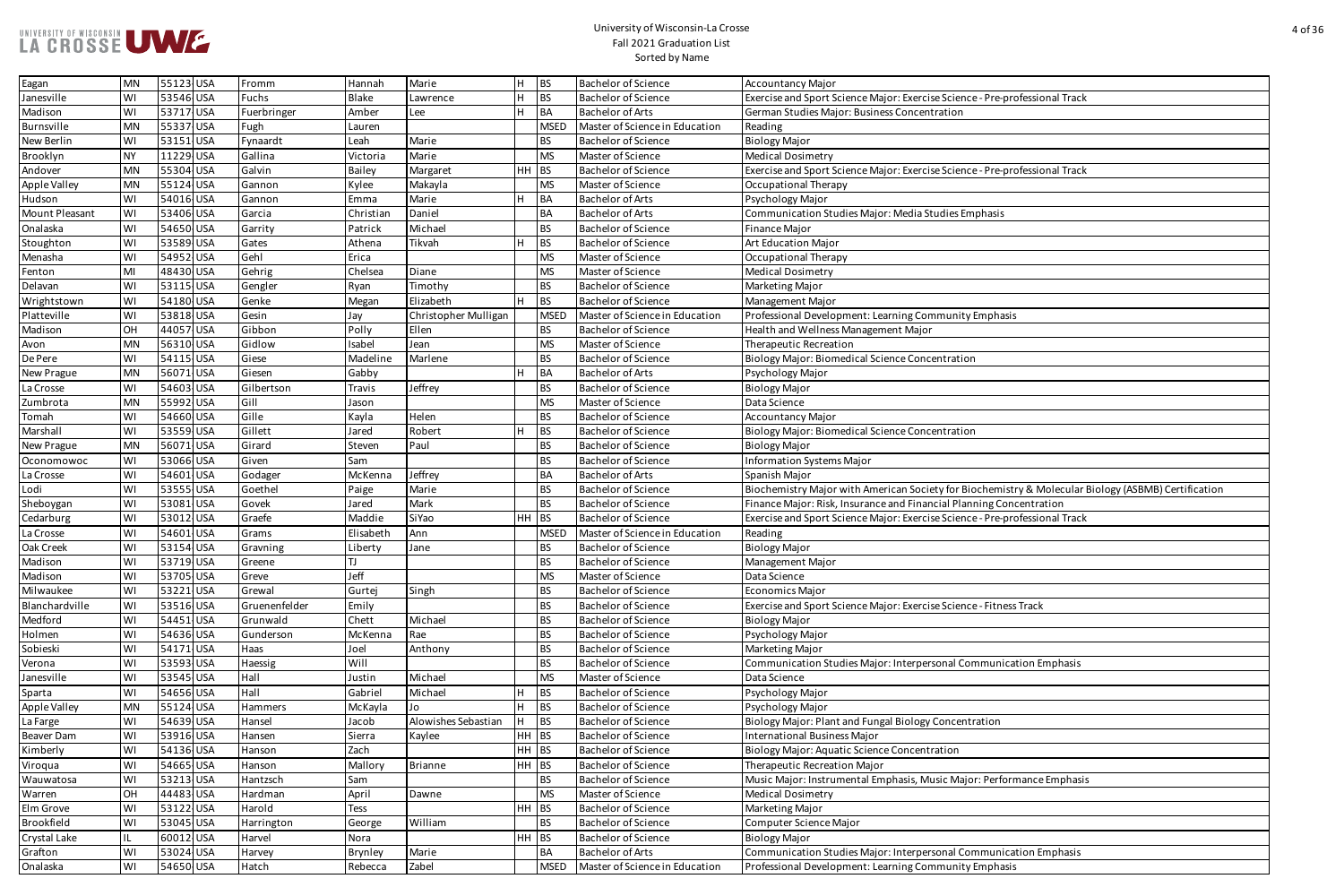

| ety for Biochemistry & Molecular Biology (ASBMB) Certification; Spanish |
|-------------------------------------------------------------------------|
|                                                                         |
|                                                                         |
|                                                                         |
|                                                                         |
|                                                                         |
|                                                                         |
| oncentration                                                            |
| se Science - Pre-professional Track<br>ration                           |
|                                                                         |
|                                                                         |
| sis                                                                     |
| od - Adolescence)                                                       |
|                                                                         |
|                                                                         |
| ational and Professional Communication Emphasis                         |
| nmunity Emphasis                                                        |
| tudies Emphasis                                                         |
|                                                                         |
|                                                                         |
| lucation Major                                                          |
| cence Education Major                                                   |
|                                                                         |
| ield Option A); History Education Major                                 |
|                                                                         |
|                                                                         |
| tems Emphasis                                                           |
|                                                                         |
|                                                                         |
|                                                                         |
|                                                                         |
|                                                                         |
| se Science - Fitness Track                                              |
|                                                                         |
| ood Education Major                                                     |
|                                                                         |
|                                                                         |
|                                                                         |
|                                                                         |
|                                                                         |
|                                                                         |
|                                                                         |
| Performance Emphasis                                                    |
|                                                                         |
| sonal Communication Emphasis                                            |
| chnology Major                                                          |
| cence Education Major                                                   |
|                                                                         |
|                                                                         |
|                                                                         |
|                                                                         |
| Concentration                                                           |
|                                                                         |

| Green Bay               | WI        | 54304 USA | Hayes       | Jenna          | Marie         | <b>BS</b>      | <b>Bachelor of Science</b>     | Biochemistry Major with American Society for Biochemistry & Molecular Biology (ASBMB) Certification; Spanish I |
|-------------------------|-----------|-----------|-------------|----------------|---------------|----------------|--------------------------------|----------------------------------------------------------------------------------------------------------------|
| Waupaca                 | WI        | 54981 USA | Hayes       | Lauren         | Kathleen      | <b>BS</b>      | <b>Bachelor of Science</b>     | <b>Accountancy Major</b>                                                                                       |
| Park Falls              | WI        | 54552 USA | Hecimovich  | Michelle       | Margaret      | <b>MS</b>      | Master of Science              | <b>Occupational Therapy</b>                                                                                    |
| Cedarburg               | WI        | 53012 USA | Heisdorf    | Jordyn         | Rae           | <b>BS</b>      | <b>Bachelor of Science</b>     | Sociology Major                                                                                                |
| Watertown               | WI        | 53098 USA | Heiser      | Alexander      | Michael James | <b>BS</b>      | <b>Bachelor of Science</b>     | <b>History Education Major</b>                                                                                 |
| Oshkosh                 | WI        | 54904 USA | Held        | Alex           | Jerome        | <b>AA</b>      | Associate of Arts              | Liberal Arts                                                                                                   |
| La Crosse               | WI        | 54601 USA | Helm        | Timothy        | James         | <b>BS</b>      | <b>Bachelor of Science</b>     | <b>Political Science Major</b>                                                                                 |
| Chaska                  | <b>MN</b> | 55318 USA | Henderson   | Allison        | Rose          | <b>BS</b>      | <b>Bachelor of Science</b>     | Biology Major: Environmental Science Concentration                                                             |
| Nowthen                 | <b>MN</b> | 55303 USA | Henjum      | Landon         | Reid          | <b>BS</b>      | <b>Bachelor of Science</b>     | Exercise and Sport Science Major: Exercise Science - Pre-professional Track                                    |
| Waukesha                | WI        | 53189 USA | Henkhaus    | Sarah          | Anne          | <b>BS</b>      | <b>Bachelor of Science</b>     | Biology Major: Aquatic Science Concentration                                                                   |
| Appleton                | WI        | 54915 USA | Henning     | Taylor         | Marie         | $HH$ BS        | <b>Bachelor of Science</b>     | Psychology Major; Sociology Major                                                                              |
| <b>Two Rivers</b>       | WI        | 54241 USA | Henrickson  | Angela         | Josephine     | HH BS          | <b>Bachelor of Science</b>     | Psychology Major                                                                                               |
| Kenosha                 | WI        | 53143 USA | Henry       | Emma           | Rose          | BA             | <b>Bachelor of Arts</b>        | Theatre Arts Major: Performance Emphasis                                                                       |
| Kewaskum                | WI        | 53040 USA | Hetebrueg   | <b>Nick</b>    |               | <b>BS</b><br>H | <b>Bachelor of Science</b>     | Spanish Education Major (Early Childhood - Adolescence)                                                        |
| Burlington              | WI        | 53105 USA | Hetland     | Brynn          | Erin          | <b>BS</b>      | <b>Bachelor of Science</b>     | Management Major                                                                                               |
| Muskego                 | WI        | 53150 USA | <b>Hirt</b> | Andrew         | Michael       | <b>BS</b>      | <b>Bachelor of Science</b>     | Computer Science Major                                                                                         |
| Hartford                | WI        | 53027 USA | Hlava       | Carley         | Rae           | <b>BS</b><br>H | <b>Bachelor of Science</b>     | Communication Studies Major: Organizational and Professional Communication Emphasis                            |
| Port Wing               | WI        | 54865 USA | Hoagland    | <b>Beth</b>    | Ann           | <b>MSED</b>    | Master of Science in Education | Professional Development: Learning Community Emphasis                                                          |
|                         | WI        | 54601 USA | Hoban       |                |               | <b>BA</b>      | <b>Bachelor of Arts</b>        | Communication Studies Major: Media Studies Emphasis                                                            |
| La Crosse<br>Brookfield | WI        | 53045 USA | Hoehnen     | Fern<br>Jordan | Christopher   | н<br><b>BS</b> | <b>Bachelor of Science</b>     | Economics Major; Geography Major                                                                               |
|                         |           |           |             |                |               |                |                                |                                                                                                                |
| La Crosse               | WI        | 54601 USA | Hoff        | Vince          |               | <b>BS</b>      | <b>Bachelor of Science</b>     | <b>Finance Major</b>                                                                                           |
| Greenleaf               | WI        | 54126 USA | Hohenstein  | Olivia         | Ann           | HH BS          | <b>Bachelor of Science</b>     | Public Health and Community Health Education Major                                                             |
| Prairie du Sac          | WI        | 53578 USA | Holler      | Josh           |               | $HH$ BS        | <b>Bachelor of Science</b>     | Middle Childhood through Early Adolescence Education Major                                                     |
| Pewaukee                | WI        | 53072 USA | Holowitz    | Megan          | Ann           | H<br><b>BS</b> | <b>Bachelor of Science</b>     | <b>Accountancy Major</b>                                                                                       |
| Sheboygan               | WI        | 53083 USA | Holtz       | Tori           |               | $HH$ BS        | <b>Bachelor of Science</b>     | Social Studies Education Major (Broad Field Option A); History Education Major                                 |
| La Crosse               | WI        | 54601 USA | Holzer      | Danne          |               | <b>BS</b>      | <b>Bachelor of Science</b>     | Marketing Major                                                                                                |
| Fort Recovery           | OH        | 45846 USA | Huelskamp   | Caitlyn        | Sue           | <b>MS</b>      | Master of Science              | <b>Medical Dosimetry</b>                                                                                       |
| <b>River Falls</b>      | WI        | 54022 USA | Hughes      | Camron         | James         | <b>BS</b>      | <b>Bachelor of Science</b>     | Computer Science Major: Embedded Systems Emphasis                                                              |
| Fort Atkinson           | WI        | 53538 USA | Hunter      | Brandon        |               | <b>BS</b>      | <b>Bachelor of Science</b>     | Management Major                                                                                               |
| Janesville              | WI        | 53546 USA | Huntoon     | Ashton         | Robbert       | <b>BS</b>      | <b>Bachelor of Science</b>     | <b>Public Administration Major</b>                                                                             |
| Winona                  | <b>MN</b> | 55987 USA | lacobo      | RaeLyn         |               | <b>MS</b>      | Master of Science              | <b>Medical Dosimetry</b>                                                                                       |
| Wilton                  | WI        | 54670 USA | Ickler      | Aaron          | Toby          | BA             | <b>Bachelor of Arts</b>        | Art Major                                                                                                      |
| Shakopee                | <b>MN</b> | 55379 USA | Isensee     | Christopher    |               | <b>BS</b>      | <b>Bachelor of Science</b>     | <b>Accountancy Major</b>                                                                                       |
| Burlington              | WI        | 53105 USA | Jacobsen    | Alec           | Jared         | <b>BS</b>      | <b>Bachelor of Science</b>     | Exercise and Sport Science Major: Exercise Science - Fitness Track                                             |
| Appleton                | WI        | 54913 USA | Jadin       | Charlie        |               | <b>BS</b>      | <b>Bachelor of Science</b>     | Management Major                                                                                               |
| Minnetonka              | <b>MN</b> | 55305 USA | Jallo       | Cade           | James         | <b>BS</b>      | <b>Bachelor of Science</b>     | Finance Major                                                                                                  |
| Savage                  | <b>MN</b> | 55378 USA | Jamison     | Natalie        | Leanne        | HH BS          | <b>Bachelor of Science</b>     | Early Childhood through Middle Childhood Education Major                                                       |
| Saint Paul              | <b>MN</b> | 55110 USA | Jann        | Lauren         | Elizabeth     | HH BS          | <b>Bachelor of Science</b>     | Psychology Major                                                                                               |
| Oakdale                 | <b>MN</b> | 55128 USA | Jansen      | Abbie          |               | H<br><b>BS</b> | <b>Bachelor of Science</b>     | <b>Finance Major</b>                                                                                           |
| <b>Combined Locks</b>   | WI        | 54113 USA | Jansen      | Paige          | Elizabeth     | <b>BS</b><br>н | <b>Bachelor of Science</b>     | Psychology Major                                                                                               |
| Farmington              | <b>MN</b> | 55024 USA | Jarema      | Cate           | Danielle      | <b>BS</b>      | <b>Bachelor of Science</b>     | Psychology Major                                                                                               |
| Hubertus                | WI        | 53033 USA | Jaskowiak   | Emily          | Christine     | <b>MSED</b>    | Master of Science in Education | Reading                                                                                                        |
| Rochester               | <b>MN</b> | 55906 USA | Jensen      | Carter         | Joseph        | <b>BS</b>      | <b>Bachelor of Science</b>     | Chemistry Major: ACS Certification                                                                             |
| Luck                    | WI        | 54853 USA | Jensen      | Isabelle       | Ann           | AA             | Associate of Arts              | Liberal Arts                                                                                                   |
| Onalaska                | WI        | 54650 USA | Jensen      | Thomas         |               | <b>BS</b>      | <b>Bachelor of Science</b>     | Computer Science Major; Music Major: Performance Emphasis                                                      |
| Buffalo                 | <b>MN</b> | 55313 USA | Johnson     | Kiera          | Lynn          | BA             | <b>Bachelor of Arts</b>        | Psychology Major                                                                                               |
| Savage                  | <b>MN</b> | 55378 USA | Johnson     | Val            |               | H<br>BS        | <b>Bachelor of Science</b>     | Communication Studies Major: Interpersonal Communication Emphasis                                              |
| Appleton                | WI        | 54914 USA | Johnson     | Mitchel        | Thomas        | <b>BS</b>      | <b>Bachelor of Science</b>     | Health Information Management and Technology Major                                                             |
| Green Bay               | WI        | 54313 USA | Johnson     | Sydney         | Mae           | <b>BS</b><br>H | <b>Bachelor of Science</b>     | Middle Childhood through Early Adolescence Education Major                                                     |
| La Crosse               | WI        | 54601 USA | Johnson     | Cassie         |               | <b>BS</b>      | <b>Bachelor of Science</b>     | Therapeutic Recreation Major                                                                                   |
| New Berlin              | WI        | 53151 USA | Johnson     | Haley          | Rose          | <b>BS</b>      | <b>Bachelor of Science</b>     | <b>English Education Major</b>                                                                                 |
| Webster                 | WI        | 54893 USA | Johnson     | Josh           |               | <b>BS</b>      | <b>Bachelor of Science</b>     | Computer Science Major                                                                                         |
| West Salem              | WI        | 54669 USA | Johnson     | Abby           | Rose          | <b>BA</b>      | <b>Bachelor of Arts</b>        | Art Major                                                                                                      |
|                         |           | 54162 USA |             |                | Noelle        | H              |                                |                                                                                                                |
| Pulaski                 | WI        |           | Jonas       | Emma           |               | BS             | <b>Bachelor of Science</b>     | Biology Major: Plant and Fungal Biology Concentration                                                          |
| Sun Prairie             | WI        | 53590 USA | Jones       | DeAngelo       | Terrell       | <b>BS</b>      | <b>Bachelor of Science</b>     | Psychology Major                                                                                               |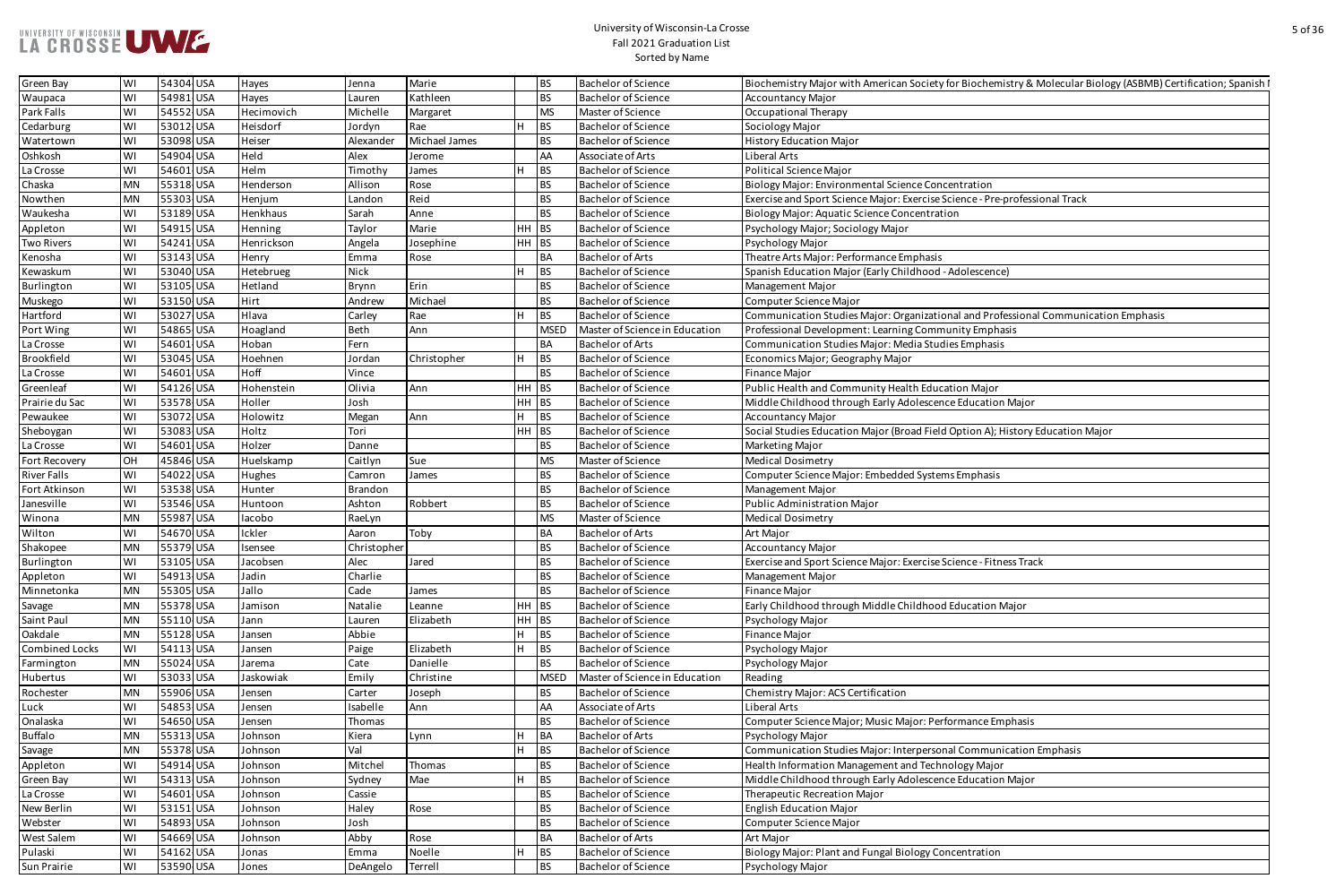

| od Education Major                          |
|---------------------------------------------|
|                                             |
|                                             |
|                                             |
|                                             |
| ntration                                    |
|                                             |
|                                             |
|                                             |
|                                             |
|                                             |
|                                             |
| e Science - Pre-professional Track          |
| al Education                                |
|                                             |
|                                             |
|                                             |
|                                             |
|                                             |
| ntration; Economics Major                   |
|                                             |
|                                             |
| ence Education Major; Spanish Major         |
|                                             |
| cial Planning Concentration                 |
| ence Education Major                        |
|                                             |
|                                             |
|                                             |
|                                             |
|                                             |
| ology Concentration                         |
|                                             |
|                                             |
|                                             |
| nal and Professional Communication Emphasis |
|                                             |
|                                             |
|                                             |
|                                             |
|                                             |
|                                             |
|                                             |
| ence Education Major                        |
|                                             |
|                                             |
|                                             |
|                                             |
| dical Science Concentration                 |
| ucation Major                               |
|                                             |
| nmunity Emphasis                            |
|                                             |
|                                             |
|                                             |
| e Science - Pre-professional Track          |
|                                             |
| e Science - Pre-professional Track          |
|                                             |
|                                             |

| La Crosse            | WI        | 54603 USA | Joseph      | Talia          | Hunter         | HH BS     |             | <b>Bachelor of Science</b>     | Psychology Major                                                                   |
|----------------------|-----------|-----------|-------------|----------------|----------------|-----------|-------------|--------------------------------|------------------------------------------------------------------------------------|
| McFarland            | WI        | 53558 USA | Jostad      | Nathan         | Henry          |           | <b>BS</b>   | <b>Bachelor of Science</b>     | <b>Finance Major</b>                                                               |
| Janesville           | WI        | 53545 USA | Juhl        | Kara           | Lynn           | HH BS     |             | <b>Bachelor of Science</b>     | Early Childhood through Middle Childhood Education Major                           |
| Kozhikode            |           | 67360 IND | Kaivelikkal | Athira         | Dinesh         |           | <b>MSE</b>  | Master of Software Engineering | Software Engineering                                                               |
| Mc Farland           | WI        | 53558 USA | Kalish      | Megan          | Rae            |           | <b>MSED</b> | Master of Science in Education | Reading                                                                            |
| Pardeeville          | WI        | 53954 USA | Kamrath     | Jonathan       | Byron          | HH BS     |             | <b>Bachelor of Science</b>     | Finance Major                                                                      |
| West Bend            | WI        | 53090 USA | Karls       | <b>Brianna</b> |                |           | <b>BS</b>   | <b>Bachelor of Science</b>     | <b>Statistics Major</b>                                                            |
| Prior Lake           | <b>MN</b> | 55372 USA | Kartschoke  | Nick           |                |           | <b>BS</b>   | <b>Bachelor of Science</b>     | <b>Statistics Major: Actuarial Science Concentration</b>                           |
| New Berlin           | WI        | 53151 USA | Kattner     | Ellen          | Marie          |           | <b>BS</b>   | <b>Bachelor of Science</b>     | Biology Major; Spanish Major                                                       |
| Burnsville           | <b>MN</b> | 55306 USA | Kauffman    | Emily          | Elizabeth      |           | <b>BS</b>   | <b>Bachelor of Science</b>     | Mathematics Education Major                                                        |
| Stillwater           | <b>MN</b> | 55082 USA | Kaul        | Matthew        | Joel           |           | <b>BS</b>   | <b>Bachelor of Science</b>     | Finance Major                                                                      |
| Waupun               | WI        | 53963 USA | Keach       | McKenna        | Sue            |           | <b>MS</b>   | Master of Science              | Occupational Therapy                                                               |
| Custer               | WI        | 54423 USA | Kedrowicz   | Bowen          | James          |           | <b>BA</b>   | <b>Bachelor of Arts</b>        | <b>Political Science Major</b>                                                     |
| Plover               | WI        | 54467 USA | Kelly       | Lizzie         |                |           | <b>BS</b>   | <b>Bachelor of Science</b>     | Exercise and Sport Science Major: Exercise Science - Pre-professional Track        |
| Madison              | WI        | 53705 USA | Kermgard    | Ben            |                |           | <b>BS</b>   | <b>Bachelor of Science</b>     | Exercise and Sport Science Major: Physical Education                               |
| Poynette             | WI        | 53955 USA | Kerr        | Tanner         | <b>Bradley</b> |           | <b>BS</b>   | <b>Bachelor of Science</b>     | Marketing Major                                                                    |
| Shorewood            | WI        | 53211 USA | Kessenich   | Jack           | Joseph         |           | <b>BS</b>   | <b>Bachelor of Science</b>     | Accountancy Major; Finance Major                                                   |
|                      | WI        | 54947 USA |             | Reilly         | Grace          |           | <b>BS</b>   | <b>Bachelor of Science</b>     |                                                                                    |
| Larsen               |           |           | Keyes       |                |                |           |             |                                | Psychology Major                                                                   |
| Franklin             | WI        | 53132 USA | Khang       | Isaiah         | Fue            |           | <b>BS</b>   | <b>Bachelor of Science</b>     | <b>Economics Major</b>                                                             |
| Mercer               | WI        | 54547 USA | Kich        | Camille        | Claire         | <b>HH</b> | BS          | <b>Bachelor of Science</b>     | Statistics Major: Actuarial Science Concentration; Economics Major                 |
| Brookfield           | WI        | 53045 USA | Kinsman     | Noah           | David          | H.        | <b>BA</b>   | <b>Bachelor of Arts</b>        | Psychology Major                                                                   |
| Brookfield           | WI        | 53045 USA | Kirchen     | Samuel         | Thomas         |           | <b>BS</b>   | <b>Bachelor of Science</b>     | Finance Major                                                                      |
| Cashton              | WI        | 54619 USA | Kirking     | Karlee         | Ramal          | $HH$ BS   |             | <b>Bachelor of Science</b>     | Middle Childhood through Early Adolescence Education Major; Spanish Major          |
| La Crosse            | WI        | 54601 USA | Kirsch      | <b>Brad</b>    |                | HH BS     |             | <b>Bachelor of Science</b>     | Finance Major: Risk, Insurance and Financial Planning Concentration                |
| Stoddard             | WI        | 54658 USA | Kirven      | Hailey         |                |           | <b>BS</b>   | <b>Bachelor of Science</b>     | Middle Childhood through Early Adolescence Education Major                         |
| Minneapolis          | <b>MN</b> | 55410 USA | Kittleson   | Adam           |                |           | <b>BS</b>   | <b>Bachelor of Science</b>     | Marketing Major                                                                    |
| Stoughton            | WI        | 53589 USA | Kleitsch    | Molly          | Elizabeth      | HH BS     |             | <b>Bachelor of Science</b>     | Management Major                                                                   |
| Monroe               | WI        | 53566 USA | Kline       | Kolten         | James Glenn    |           | <b>MS</b>   | Master of Science              | Occupational Therapy                                                               |
| <b>Stevens Point</b> | WI        | 54481 USA | Klismith    | Hope           | Lillian        |           | <b>BS</b>   | <b>Bachelor of Science</b>     | <b>Biology Major</b>                                                               |
| Muskego              | WI        | 53150 USA | Knasinski   | Emma           | Catherine      |           | <b>BS</b>   | <b>Bachelor of Science</b>     | <b>Biology Major</b>                                                               |
| Rochester            | <b>MN</b> | 55901 USA | Koenig      | Jeremiah       | Paul           | $HH$ BS   |             | <b>Bachelor of Science</b>     | Biology Major: Cellular and Molecular Biology Concentration                        |
| Germantown           | WI        | 53022 USA | Kohlbeck    | Alex           |                |           | <b>BS</b>   | <b>Bachelor of Science</b>     | Marketing Major                                                                    |
| Birchwood            | WI        | 54817 USA | Kohler      | Anna           |                |           | <b>MS</b>   | Master of Science              | Occupational Therapy                                                               |
| Holmen               | WI        | 54636 USA | Kolek       | Alison         | Riley          |           | <b>BS</b>   | <b>Bachelor of Science</b>     | Marketing Major; CST Major: Organizational and Professional Communication Emphasis |
| Muskego              | WI        | 53150 USA | Koller      | Dana           |                |           | <b>MS</b>   | Master of Science              | <b>Medical Dosimetry</b>                                                           |
| Onalaska             | WI        | 54650 USA | Kopp        | Jenna          | Ann Tomesh     |           | <b>MS</b>   | Master of Science              | Healthcare Administration                                                          |
| West Salem           | WI        | 54669 USA | Korth       | Jacey          | Lynn           |           | <b>BS</b>   | <b>Bachelor of Science</b>     | <b>Biology Major</b>                                                               |
| Chesapeake           | <b>VA</b> | 23320 USA | Kozlowski   | Dylan          | Joel           |           | <b>MS</b>   | Master of Science              | <b>Medical Dosimetry</b>                                                           |
| Fremont              | WI        | 54940 USA | Krause      | Hailey         | Jo             |           | <b>BS</b>   | <b>Bachelor of Science</b>     | <b>Economics Major</b>                                                             |
| Marathon             | WI        | 54448 USA | Krautkramer | Kara           | Marie          |           | <b>BS</b>   | <b>Bachelor of Science</b>     | <b>Biology Major</b>                                                               |
| Menomonee Falls      | WI        | 53051 USA | Kreiter     | Maya           | Lynn           | $HH$ BS   |             | <b>Bachelor of Science</b>     | Middle Childhood through Early Adolescence Education Major                         |
| Fort Atkinson        | WI        | 53538 USA | Krizmanich  | Kenzie         | Lynn           |           | <b>BS</b>   | <b>Bachelor of Science</b>     | <b>Biology Major</b>                                                               |
| <b>Spring Valley</b> | <b>MN</b> | 55975 USA | Kruegel     | Kori           | Sue            |           | <b>BS</b>   | <b>Bachelor of Science</b>     | <b>Biology Major</b>                                                               |
| La Crosse            | WI        | 54601 USA | Krueger     | Benjamin       | Harold James   |           | <b>BS</b>   | <b>Bachelor of Science</b>     | Computer Science Major                                                             |
| Cashton              | WI        | 54619 USA | Kuderer     | Brittany       | Nicole         |           | <b>MSED</b> | Master of Science in Education | Reading                                                                            |
| Tomahawk             | WI        | 54487 USA | Kummerfeldt | Emma           | Katherine      |           | <b>BS</b>   | <b>Bachelor of Science</b>     | Psychology Major; Biology Major: Biomedical Science Concentration                  |
| Eleva                | WI        | 54738 USA | Kunferman   | Cade           | Aaron          |           | <b>BS</b>   | <b>Bachelor of Science</b>     | Public Health and Community Health Education Major                                 |
| West Allis           | WI        | 53219 USA | Kutz        | Hayley         |                |           | <b>MSED</b> | Master of Science in Education | Professional Development: Learning Community Emphasis                              |
|                      | MI        | 49931 USA | Laban       |                | Elaine         |           | <b>MS</b>   | Master of Science              |                                                                                    |
| Houghton<br>Oshkosh  | WI        | 54904 USA | Lairson     | Kelsey         | Rose           |           | <b>BS</b>   | <b>Bachelor of Science</b>     | Occupational Therapy                                                               |
|                      |           |           |             | Lydia          |                |           |             |                                | Sociology Major                                                                    |
| Tomah                | WI        | 54660 USA | Lambert     | Kalie          |                |           | <b>BS</b>   | <b>Bachelor of Science</b>     | <b>Biology Major</b>                                                               |
| Hutchinson           | <b>MN</b> | 55350 USA | Lansink     | Liz            |                | HH BS     |             | <b>Bachelor of Science</b>     | Exercise and Sport Science Major: Exercise Science - Pre-professional Track        |
| Wauwatosa            | WI        | 53213 USA | Larsen      | Keith          |                |           | <b>MS</b>   | Master of Science              | <b>Medical Dosimetry</b>                                                           |
| La Crosse            | WI        | 54601 USA | Larson      | Michael        | Scott          | HH BS     |             | <b>Bachelor of Science</b>     | Exercise and Sport Science Major: Exercise Science - Pre-professional Track        |
| Nekoosa              | WI        | 54457 USA | Larson      | Ryan           | Paul           |           | <b>BS</b>   | <b>Bachelor of Science</b>     | Physics Major: Applied Physics Emphasis                                            |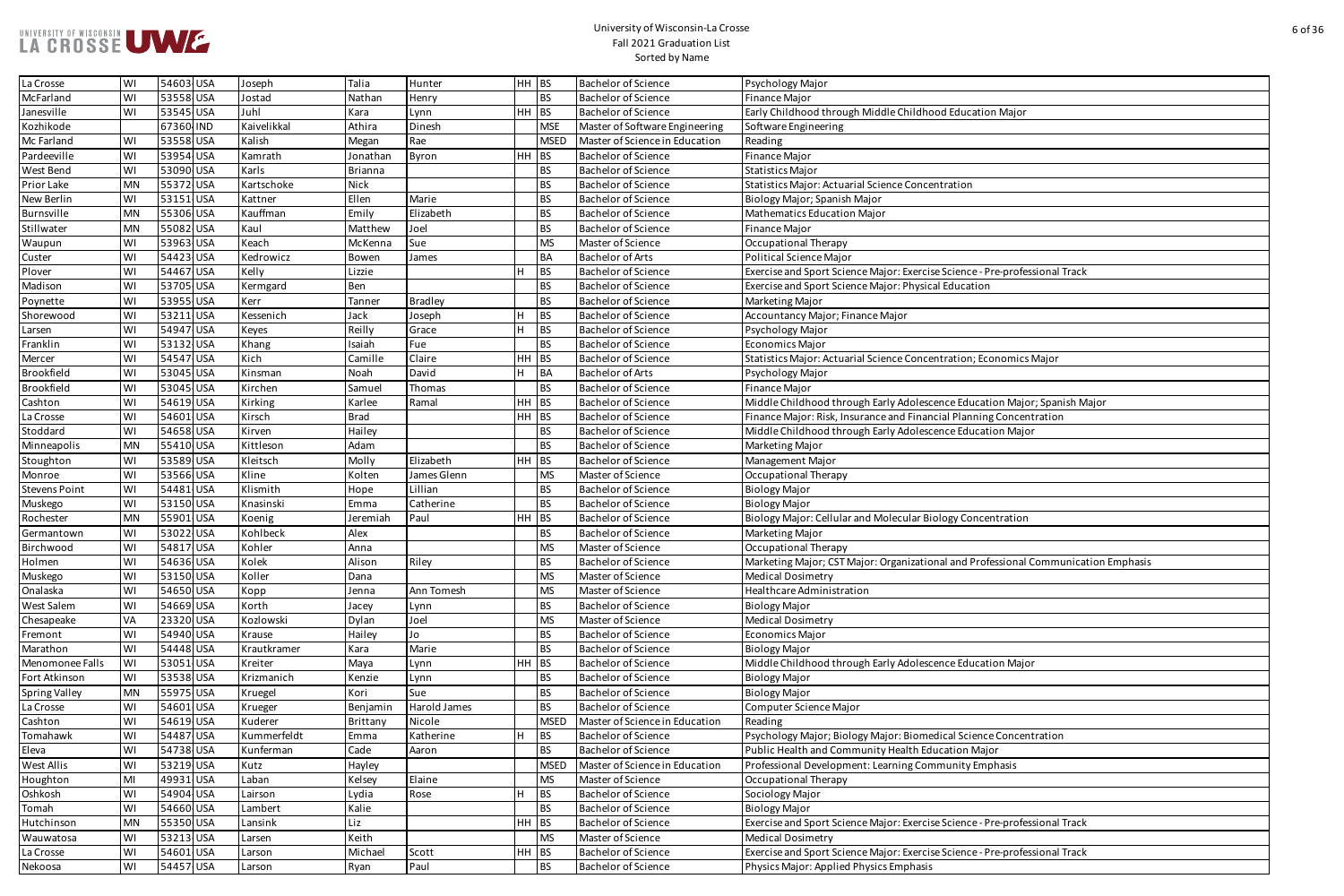| Emphasis                                                            |
|---------------------------------------------------------------------|
| ood Education Major                                                 |
|                                                                     |
|                                                                     |
|                                                                     |
|                                                                     |
|                                                                     |
|                                                                     |
|                                                                     |
| Management                                                          |
| ration                                                              |
| se Science - Pre-professional Track                                 |
| udies Major: Organizational and Professional Communication Emphasis |
|                                                                     |
| nmunity Emphasis                                                    |
| Dod Education Major                                                 |
|                                                                     |
|                                                                     |
|                                                                     |
|                                                                     |
|                                                                     |
|                                                                     |
|                                                                     |
|                                                                     |
| Education                                                           |
| Management                                                          |
|                                                                     |
| ood Education Major                                                 |
|                                                                     |
| cation Teaching                                                     |
|                                                                     |
|                                                                     |
|                                                                     |
|                                                                     |
|                                                                     |
|                                                                     |
| ation                                                               |
|                                                                     |
| Management                                                          |
| <b>Dod Education Major</b>                                          |
|                                                                     |
| tudies Emphasis                                                     |
|                                                                     |
|                                                                     |
| nmunity Emphasis                                                    |
| nmunity Emphasis                                                    |
| nmunity Emphasis                                                    |
|                                                                     |
|                                                                     |
| se Science - Pre-professional Track                                 |

| Wausau               | WI        | 54401 USA          | LaRue          | Jordan        | Donald               |         | <b>BS</b>   | <b>Bachelor of Science</b>     | Computer Science Major: Cybersecurity Emphasis                                                        |
|----------------------|-----------|--------------------|----------------|---------------|----------------------|---------|-------------|--------------------------------|-------------------------------------------------------------------------------------------------------|
| <b>Stevens Point</b> | WI        | 54481 USA          | Lawrynk        | Sam           |                      |         | <b>BS</b>   | <b>Bachelor of Science</b>     | Finance Major                                                                                         |
| Lake Mills           | WI        | 53551 USA          | Lawson         | <b>Bailey</b> | Jo                   | HH      | BS          | <b>Bachelor of Science</b>     | Early Childhood through Middle Childhood Education Major                                              |
| Fitchburg            | WI        | 53711 USA          | Lazaro-Padilla | Leslie        |                      |         | BA          | <b>Bachelor of Arts</b>        | Psychology Major                                                                                      |
| Marshfield           | WI        | 54449 USA          | Lecker         | Elizabeth     |                      |         | <b>BS</b>   | <b>Bachelor of Science</b>     | Psychology Major                                                                                      |
| La Crosse            | WI        | 54601 USA          | Leckie         | Mitchell      | Franz                |         | <b>BS</b>   | <b>Bachelor of Science</b>     | Political Science Major                                                                               |
| Baltimore            | <b>MD</b> | 21202 USA          | Lee            | Jina          |                      |         | <b>MS</b>   | Master of Science              | Medical Dosimetry                                                                                     |
| La Crosse            | WI        | 54601 USA          | Lee            | Tou           | Houa                 |         | AA          | Associate of Arts              | Liberal Arts                                                                                          |
| Waukesha             | WI        | 53186 USA          | Lemke          | Abby          |                      | HH      | BA          | <b>Bachelor of Arts</b>        | Sociology Major                                                                                       |
| La Crosse            | WI        | 54601 USA          | Lenser         | Jacob         |                      |         | <b>BS</b>   | <b>Bachelor of Science</b>     | Accountancy Major; Finance Major                                                                      |
| Wauwatosa            | WI        | 53213 USA          | Leonardelli    | Nicholas      | Joseph               |         | <b>BS</b>   | <b>Bachelor of Science</b>     | Exercise and Sport Science Major: Sport Management                                                    |
| Williams Bay         | WI        | 53191 USA          | Lettenberger   | Avery         |                      |         | <b>BS</b>   | <b>Bachelor of Science</b>     | Biology Major: Aquatic Science Concentration                                                          |
| Madison              | WI        | 53703 USA          | Lewandowski    | Renee         | Olivia               |         | <b>BS</b>   | <b>Bachelor of Science</b>     | <b>Accountancy Major</b>                                                                              |
| Bay City             | WI        | 54723 USA          | Lewis          | Alysse        | Corene               |         | <b>BS</b>   | <b>Bachelor of Science</b>     | Exercise and Sport Science Major: Exercise Science - Pre-professional Track                           |
| Lakeville            | <b>MN</b> | 55044 USA          | Lind           | Andrew        |                      |         | <b>BS</b>   | <b>Bachelor of Science</b>     | Management Major; Communication Studies Major: Organizational and Professional Communication Emphasis |
| <b>Buffalo</b>       | <b>MN</b> | 55313 USA          | Linz           | Averi         | Susan                | HH BA   |             | <b>Bachelor of Arts</b>        | Psychology Major                                                                                      |
| Holmen               | WI        | 54636 USA          | Lira           | Alex          |                      |         | <b>MSED</b> | Master of Science in Education | Professional Development: Learning Community Emphasis                                                 |
| Ramsey               | <b>MN</b> | 55303 USA          | Liychik        | Jessica       |                      | HH BS   |             | <b>Bachelor of Science</b>     | Early Childhood through Middle Childhood Education Major                                              |
| Pine Island          | <b>MN</b> | 55963 USA          | Lohmeyer       | Drew          | William              |         | <b>MSE</b>  | Master of Software Engineering | Software Engineering                                                                                  |
| Shawnee              | <b>KS</b> | 66226 USA          | Long           | R. D          |                      |         | <b>MS</b>   | Master of Science              | Data Science                                                                                          |
| Waunakee             | WI        | 53597 USA          | Lorenz         | Nathan        | Michael              |         | <b>BS</b>   | <b>Bachelor of Science</b>     | Management Major                                                                                      |
| Marshfield           | WI        | 54449 USA          | Lovstad        | Sawyer        | Emery                |         | <b>BS</b>   | <b>Bachelor of Science</b>     | Psychology Major                                                                                      |
| Kansas City          | <b>KS</b> | 66103 USA          | Lowe           | Haley         | <b>Burke</b>         |         | <b>MS</b>   | Master of Science              | <b>Medical Dosimetry</b>                                                                              |
| Westby               | WI        | 54667 USA          | Luebke         | Erik          | Stanley              |         | <b>BS</b>   | <b>Bachelor of Science</b>     | Management Major                                                                                      |
| La Crosse            | WI        | 54601 USA          | Lyden          | Paul          |                      |         | <b>BS</b>   | <b>Bachelor of Science</b>     | Psychology Major                                                                                      |
| Milwaukee            | WI        | 53215 USA          | Mack           | Kiante        | Rashaun              |         | <b>BS</b>   | <b>Bachelor of Science</b>     | Psychology Major                                                                                      |
| Cottage Grove        | WI        | 53527 USA          | Maier          | Jarrett       | Ronald               |         | <b>BS</b>   | <b>Bachelor of Science</b>     | Marketing Major                                                                                       |
| <b>Brandhof</b>      |           | <b>ZAF</b><br>9324 | Malefane       | Pulane        | Patricia             |         | <b>MSED</b> | Master of Science in Education | Student Affairs Administration in Higher Education                                                    |
| Denmark              | WI        | 54208 USA          | Mancheski      | Dylan         | <b>Michael Scott</b> |         | <b>BS</b>   | <b>Bachelor of Science</b>     | Exercise and Sport Science Major: Sport Management                                                    |
| Rudolph              | WI        | 54475 USA          | Mancl          | Tyler         | Dale                 |         | <b>BS</b>   | <b>Bachelor of Science</b>     | <b>Accountancy Major</b>                                                                              |
| Chaseburg            | WI        | 54621 USA          | Manske         | Kyara         | <b>Shay</b>          |         | <b>BS</b>   | <b>Bachelor of Science</b>     | Early Childhood through Middle Childhood Education Major                                              |
| Waukesha             | WI        | 53189 USA          | Markey         | Joseph        | Peter                |         | <b>BS</b>   | <b>Bachelor of Science</b>     | Geography Major                                                                                       |
| <b>Buffalo City</b>  | WI        | 54622 USA          | Marquardt      | Ashlin        | Margaret             |         | <b>MS</b>   | Master of Science              | Exercise and Sport Science: Physical Education Teaching                                               |
| Wausau               | WI        | 54401 USA          | Marquardt      | Kayla         | Susan                |         | <b>MS</b>   | Master of Science              | Healthcare Administration                                                                             |
| Trevor               | WI        | 53179 USA          | Marshall       | Duncan        | Nicholas             |         | <b>BS</b>   | <b>Bachelor of Science</b>     | Finance Major                                                                                         |
| Chicago Ridge        | I         | 60415 USA          | Martinez       | Miles         | Anthony              |         | <b>BS</b>   | <b>Bachelor of Science</b>     | Archaeological Studies Major                                                                          |
| Madison              | WI        | 53714 USA          | Massmann       | Maddie        |                      |         | <b>BS</b>   | <b>Bachelor of Science</b>     | Marketing Major                                                                                       |
| La Crosse            | WI        | 54601 USA          | Mbuyi          | Vanessa       | Kaja                 |         | <b>BS</b>   | <b>Bachelor of Science</b>     | Microbiology Major                                                                                    |
| Saint Peter          | <b>MN</b> | 56082 USA          | McCabe         | Adam          | Lazar                |         | <b>BS</b>   | <b>Bachelor of Science</b>     | Accountancy Major; Finance Major                                                                      |
| Brainerd             | <b>MN</b> | 56401 USA          | McElfresh      | Regan         | Kay                  | $HH$ BS |             | <b>Bachelor of Science</b>     | <b>Biology Major</b>                                                                                  |
| Rochester            | <b>MN</b> | 55906 USA          | McGinn         | Jason         | John                 |         | <b>BS</b>   | <b>Bachelor of Science</b>     | Microbiology Major: Business Concentration                                                            |
| Sparta               | WI        | 54656 USA          | McGinnis       | Brittany      |                      |         | <b>BS</b>   | <b>Bachelor of Science</b>     | Psychology Major                                                                                      |
| Mondovi              | WI        | 54755 USA          | McLean         | Tristan       | James                |         | <b>BS</b>   | <b>Bachelor of Science</b>     | Exercise and Sport Science Major: Sport Management                                                    |
| Onalaska             | WI        | 54650 USA          | McMahon        | Angela        | Marie                | $HH$ BS |             | <b>Bachelor of Science</b>     | Early Childhood through Middle Childhood Education Major                                              |
| Eau Claire           | WI        | 54701 USA          | McMenomy       | Anne          | Elizabeth            | HH BA   |             | <b>Bachelor of Arts</b>        | Political Science Major                                                                               |
| La Crosse            | WI        | 54601 USA          | Meihack        | Rachel        | Anne                 |         | <b>BA</b>   | <b>Bachelor of Arts</b>        | Communication Studies Major: Media Studies Emphasis                                                   |
| Prairie du Chien     | WI        | 53821 USA          | Mergen         | Grace         | Elizabeth            | H.      | <b>BS</b>   | <b>Bachelor of Science</b>     | Psychology Major                                                                                      |
| Oak Creek            | WI        | 53154 USA          | Metz           | Leah          | Therese              | HH BS   |             | <b>Bachelor of Science</b>     | <b>Accountancy Major</b>                                                                              |
| Sauk Rapids          | <b>MN</b> | 56379 USA          | Metzger        | Tara          | Jo                   |         | <b>BS</b>   | <b>Bachelor of Science</b>     | <b>Biology Major</b>                                                                                  |
| Minneapolis          | MN        | 55412 USA          | Meunier        | Aurora        | Faye                 |         | <b>MSED</b> | Master of Science in Education | Professional Development: Learning Community Emphasis                                                 |
| La Crosse            | WI        | 54601 USA          | Meunier        | Chris         |                      |         | <b>MSED</b> | Master of Science in Education | Professional Development: Learning Community Emphasis                                                 |
| Winona               | <b>MN</b> | 55987 USA          | Meurer         | Andrew        | Eamon                |         | <b>MSED</b> | Master of Science in Education | Professional Development: Learning Community Emphasis                                                 |
| Eau Claire           | WI        | 54703 USA          | Meyer          | Johanna       | Noelle               |         | <b>MS</b>   | Master of Science              | Occupational Therapy                                                                                  |
| Kiel                 | WI        | 53042 USA          | Meyer          | Melissa       | Rose                 |         | <b>BS</b>   | <b>Bachelor of Science</b>     | Marketing Major                                                                                       |
| Sun Prairie          | WI        | 53590 USA          | Millard        | Paige         | Kathryn              |         | <b>BS</b>   | <b>Bachelor of Science</b>     | Exercise and Sport Science Major: Exercise Science - Pre-professional Track                           |
|                      |           |                    |                |               |                      |         |             |                                |                                                                                                       |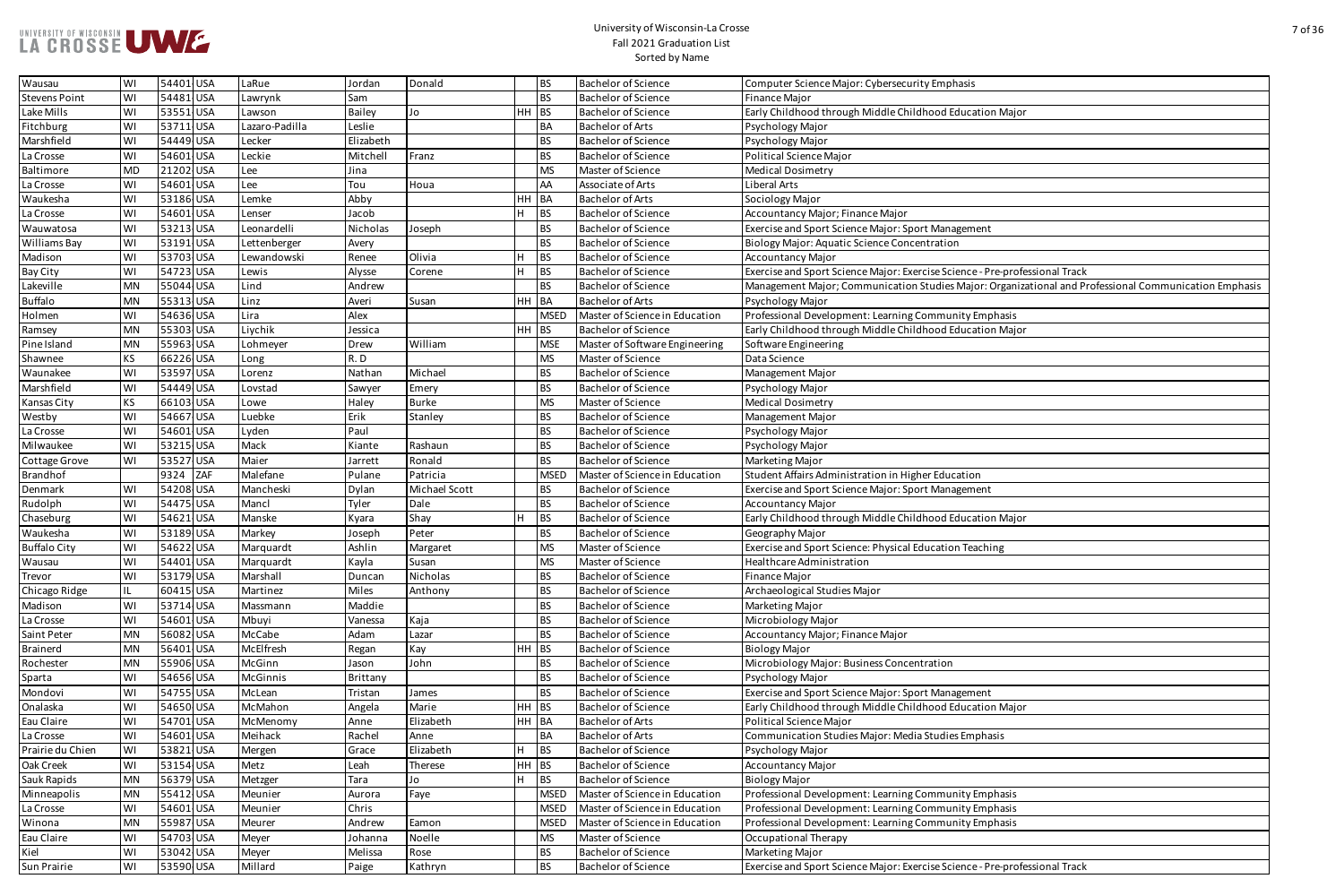### UNIVERSITY OF WISCONSIN UNIVERSITY OF WISCONSIN

| Neenah               | WI        | 54956 USA | Miller       | Nicole         | Elizabeth     |       | <b>MS</b>   | Master of Science              | Occupational Therapy                                                                                        |
|----------------------|-----------|-----------|--------------|----------------|---------------|-------|-------------|--------------------------------|-------------------------------------------------------------------------------------------------------------|
| Oconomowoc           | WI        | 53066 USA | Miller       | Beth           |               |       | <b>BA</b>   | <b>Bachelor of Arts</b>        | CST Major: Organizational and Professional Communication Emphasis; Theatre Arts Major: Performance Emphasis |
| La Crosse            | WI        | 54601 USA | Mitchell     | <b>Breann</b>  | Dena          |       | <b>BS</b>   | <b>Bachelor of Science</b>     | Biology Education Major; General Science Education (Broad Field) Major                                      |
| Pulaski              | WI        | 54162 USA | Mleziva      | Katrina        | Jean          |       | <b>BS</b>   | <b>Bachelor of Science</b>     | <b>Finance Major</b>                                                                                        |
| Chippewa Falls       | WI        | 54729 USA | Mlsna        | Griffen        | <b>Bruce</b>  |       | <b>BS</b>   | <b>Bachelor of Science</b>     | Finance Major                                                                                               |
| La Crosse            | WI        | 54601 USA | Moen         | Olivia         | Eaton         |       | <b>BS</b>   | <b>Bachelor of Science</b>     | Psychology Major                                                                                            |
| Arkansaw             | WI        | 54721 USA | Moline       | Afton          | Angela        |       | <b>BS</b>   | <b>Bachelor of Science</b>     | Marketing Major                                                                                             |
| Rochester            | <b>MN</b> | 55901 USA | Momoh        | Rashad         |               |       | <b>MS</b>   | Master of Science              | <b>Medical Dosimetry</b>                                                                                    |
| Oak Creek            | WI        | 53154 USA | Moniriarani  | Naami          |               |       | <b>BS</b>   | <b>Bachelor of Science</b>     | <b>Biology Major</b>                                                                                        |
| Slinger              | WI        | 53086 USA | Monroe       | Jena           | Michelle      |       | <b>BS</b>   | <b>Bachelor of Science</b>     | <b>Chemistry Education Major</b>                                                                            |
| Santee               | CA        | 92071 USA | Moreno       | Jose           | Javier        |       | <b>MS</b>   | Master of Science              | <b>Medical Dosimetry</b>                                                                                    |
| La Crosse            | WI        | 54601 USA | Mork         | Allison        | Danielle      |       | <b>BS</b>   | <b>Bachelor of Science</b>     | Exercise and Sport Science Major: Exercise Science - Pre-professional Track                                 |
| McFarland            | WI        | 53558 USA | Mortenson    | Kacey          | Rae           | HH BS |             | <b>Bachelor of Science</b>     | Art Major                                                                                                   |
| La Crosse            | WI        | 54601 USA | Mott         | Johanna        |               |       | <b>AA</b>   | Associate of Arts              | <b>Liberal Arts</b>                                                                                         |
| <b>Stevens Point</b> | WI        | 54482 USA | Moua         | Seng           | Lily          |       | <b>BA</b>   | <b>Bachelor of Arts</b>        | English Major: Writing and Rhetoric Studies Emphasis                                                        |
| Farmington           | <b>MN</b> | 55024 USA | Muelken      | Maddie         |               |       | <b>BS</b>   | <b>Bachelor of Science</b>     | Public Health and Community Health Education Major                                                          |
| Holland              | MI        | 49424 USA | Muellerleile | Sara           |               |       | <b>MS</b>   | Master of Science              | <b>Medical Dosimetry</b>                                                                                    |
| West Bend            | WI        | 53095 USA | Mundinger    | Charles        | Paul          |       | <b>BS</b>   | <b>Bachelor of Science</b>     | Economics Major; Finance Major                                                                              |
| Cudahy               | WI        | 53110 USA | Murphy       | Russell        | Leo           |       | <b>BS</b>   | <b>Bachelor of Science</b>     | Marketing Major; Economics Major                                                                            |
| Powell               | OH        | 43065 USA | Nappi        | Collin         | Michael       |       | <b>MS</b>   | Master of Science              | <b>Medical Dosimetry</b>                                                                                    |
| Cornucopia           | WI        | 54827 USA | Nedden-Durst | Lynda          | Kay           |       | <b>MSED</b> | Master of Science in Education | Professional Development: Learning Community Emphasis                                                       |
| Sun Prairie          | WI        | 53590 USA | Neidinger    | Chloe          | Elise         | HH BS |             | <b>Bachelor of Science</b>     | Communication Studies Major: Organizational and Professional Communication Emphasis                         |
| Lake Delton          | WI        | 53940 USA | Nelson       | Tessa          | Elizabeth     | HH BS |             | <b>Bachelor of Science</b>     | Exercise and Sport Science Major: Exercise Science - Pre-professional Track                                 |
| Las Vegas            | <b>NV</b> | 89144 USA | Newby        | <b>Bradley</b> | Adam          |       | <b>MS</b>   | Master of Science              | <b>Medical Dosimetry</b>                                                                                    |
| Plainview            | <b>MN</b> | 55964 USA | Newcomb      | Mallory        | Lynn          |       | <b>BS</b>   | <b>Bachelor of Science</b>     | <b>Biology Major</b>                                                                                        |
| Alden                | <b>MN</b> | 56009 USA | Newman       | Kelsey         | Nicole        |       | <b>BS</b>   | <b>Bachelor of Science</b>     | <b>Accountancy Major</b>                                                                                    |
| Colgate              | WI        | 53017 USA | Newman       | Noelle         | Clarice       |       | <b>BS</b>   | <b>Bachelor of Science</b>     | Biology Major: Biomedical Science Concentration                                                             |
| Baldwin              | WI        | 54002 USA | Newton       | Nathan         | Richard       |       | <b>BS</b>   | <b>Bachelor of Science</b>     | Management Major; Economics Major                                                                           |
| Weston               | WI        | 54476 USA | Nichols      | Matthew        | Ryan          |       | <b>BS</b>   | <b>Bachelor of Science</b>     | Management Major                                                                                            |
| Janesville           | <b>MN</b> | 56048 USA | Nicolai      | Abby           |               |       | <b>BS</b>   | <b>Bachelor of Science</b>     | General Studies Major                                                                                       |
| <b>Bristol</b>       | WI        | 53104 USA | <b>Niles</b> | Anna Leigh     |               | HH BS |             | <b>Bachelor of Science</b>     | <b>English Education Major</b>                                                                              |
| La Crosse            | WI        | 54601 USA | Norby        | Samantha Lee   |               |       | <b>BA</b>   | <b>Bachelor of Arts</b>        | English Major: Literary and Cultural Studies Emphasis                                                       |
| <b>Wind Lake</b>     | WI        | 53185 USA | North        | Nicole         | Marie         | HH BS |             | <b>Bachelor of Science</b>     | Psychology Major                                                                                            |
| Oshkosh              | WI        | 54904 USA | Novak        | Montana        | Aimee         |       | <b>BS</b>   | <b>Bachelor of Science</b>     | Political Science Major                                                                                     |
| Holmen               | WI        | 54636 USA | Nowicki      | Anna           | Ruth          |       | <b>MSED</b> | Master of Science in Education | Professional Development: Learning Community Emphasis                                                       |
| Lindstrom            | <b>MN</b> | 55045 USA | Nye          | Ali            |               |       | <b>BS</b>   | <b>Bachelor of Science</b>     | Exercise and Sport Science Major: Exercise Science - Pre-professional Track                                 |
| Cambridge            | WI        | 53523 USA | O'Connor     | Quinn          | Brendan       |       | <b>BS</b>   | <b>Bachelor of Science</b>     | Marketing Major                                                                                             |
| Woodruff             | WI        | 54568 USA | Oestreich    | Tom            |               |       | <b>MSED</b> | Master of Science in Education | Professional Development: Learning Community Emphasis                                                       |
| Holmen               | WI        | 54636 USA | Oligney      | Natalie        | Nicole        |       | <b>MSED</b> | Master of Science in Education | Professional Development: Learning Community Emphasis                                                       |
| Milwaukee            | WI        | 53221 USA | Oliver       | John           | William       |       | <b>MS</b>   | Master of Science              | <b>Applied Statistics</b>                                                                                   |
| La Crescent          | <b>MN</b> | 55947 USA | Olson        | Sarah          | Margaret      | HH BS |             | <b>Bachelor of Science</b>     | Early Childhood through Middle Childhood Education Major                                                    |
| Cottage Grove        | WI        | 53527 USA | Olson        | Hannah         | Marie         | HH BA |             | <b>Bachelor of Arts</b>        | Psychology Major                                                                                            |
| La Crosse            | WI        | 54601 USA | Olson        | Mikayla        | Riley         |       | <b>BS</b>   | <b>Bachelor of Science</b>     | <b>Biology Major</b>                                                                                        |
| Fairchild            | WI        | 54741 USA | Orth         | Emily          | Pearl         |       | <b>BS</b>   | <b>Bachelor of Science</b>     | <b>Biology Major</b>                                                                                        |
| Blaine               | <b>MN</b> | 55449 USA | Oslund       | Megan          | Elizabeth     | HH BA |             | <b>Bachelor of Arts</b>        | Sociology Major                                                                                             |
| Preston              | <b>MN</b> | 55965 USA | Ozcan        | Elif           | Abagail       |       | <b>BS</b>   | <b>Bachelor of Science</b>     | Biology Major: Biomedical Science Concentration                                                             |
| Verona               | WI        | 53593 USA | Pabich       | Karly          | Kay           |       | BS          | <b>Bachelor of Science</b>     | Communication Studies Major: Public Communication and Advocacy Emphasis                                     |
| Elmsford             | <b>NY</b> | 10523 USA | Pagan        | Jessica        |               |       | <b>MS</b>   | Master of Science              | <b>Medical Dosimetry</b>                                                                                    |
| Windsor              | WI        | 53598 USA | Pagnucci     | Courtney       | Marie         | HH BS |             | <b>Bachelor of Science</b>     | Marketing Major                                                                                             |
| Pulaski              | WI        | 54162 USA | Pamperin     | Miranda        | Mae           |       | <b>BS</b>   | <b>Bachelor of Science</b>     | <b>Biology Major</b>                                                                                        |
| Portland             | OR        | 97229 USA | Parker       | Sean           | Michael       |       | <b>BS</b>   | <b>Bachelor of Science</b>     | Sociology Major                                                                                             |
| Greenfield           | WI        | 53228 USA | Patel        | <b>Dhruv</b>   | <b>Bharat</b> |       | <b>BS</b>   | <b>Bachelor of Science</b>     | Accountancy Major; Finance Major                                                                            |
| Rochester            | <b>MN</b> | 55902 USA | Paulson      | Peyton         | Lee           |       | <b>BS</b>   | <b>Bachelor of Science</b>     | Geography Major: Environmental Science Concentration                                                        |
| Cottage Grove        | WI        | 53527 USA | Paulson      | Sara           | Grace         | HH BS |             | <b>Bachelor of Science</b>     | Sociology Major                                                                                             |
| Loveland             | <b>CO</b> | 80538 USA | Pavlock      | Jessica        |               |       | <b>MS</b>   | Master of Science              | <b>Clinical Exercise Physiology</b>                                                                         |
|                      |           |           |              |                |               |       |             |                                |                                                                                                             |

| al Communication Emphasis; Theatre Arts Major: Performance Emphasis |
|---------------------------------------------------------------------|
| e Education (Broad Field) Major                                     |
|                                                                     |
|                                                                     |
|                                                                     |
|                                                                     |
|                                                                     |
|                                                                     |
|                                                                     |
|                                                                     |
|                                                                     |
| e Science - Pre-professional Track                                  |
|                                                                     |
|                                                                     |
|                                                                     |
| ies Emphasis                                                        |
| ucation Major                                                       |
|                                                                     |
|                                                                     |
|                                                                     |
|                                                                     |
| munity Emphasis                                                     |
| tional and Professional Communication Emphasis                      |
|                                                                     |
| e Science - Pre-professional Track                                  |
|                                                                     |
|                                                                     |
|                                                                     |
| ntration!                                                           |
|                                                                     |
|                                                                     |
|                                                                     |
|                                                                     |
| es Emphasis                                                         |
|                                                                     |
|                                                                     |
| munity Emphasis                                                     |
|                                                                     |
| e Science - Pre-professional Track                                  |
|                                                                     |
| munity Emphasis                                                     |
| munity Emphasis                                                     |
|                                                                     |
| od Education Major                                                  |
|                                                                     |
|                                                                     |
|                                                                     |
|                                                                     |
|                                                                     |
| ntration                                                            |
| ommunication and Advocacy Emphasis                                  |
|                                                                     |
|                                                                     |
|                                                                     |
|                                                                     |
|                                                                     |
|                                                                     |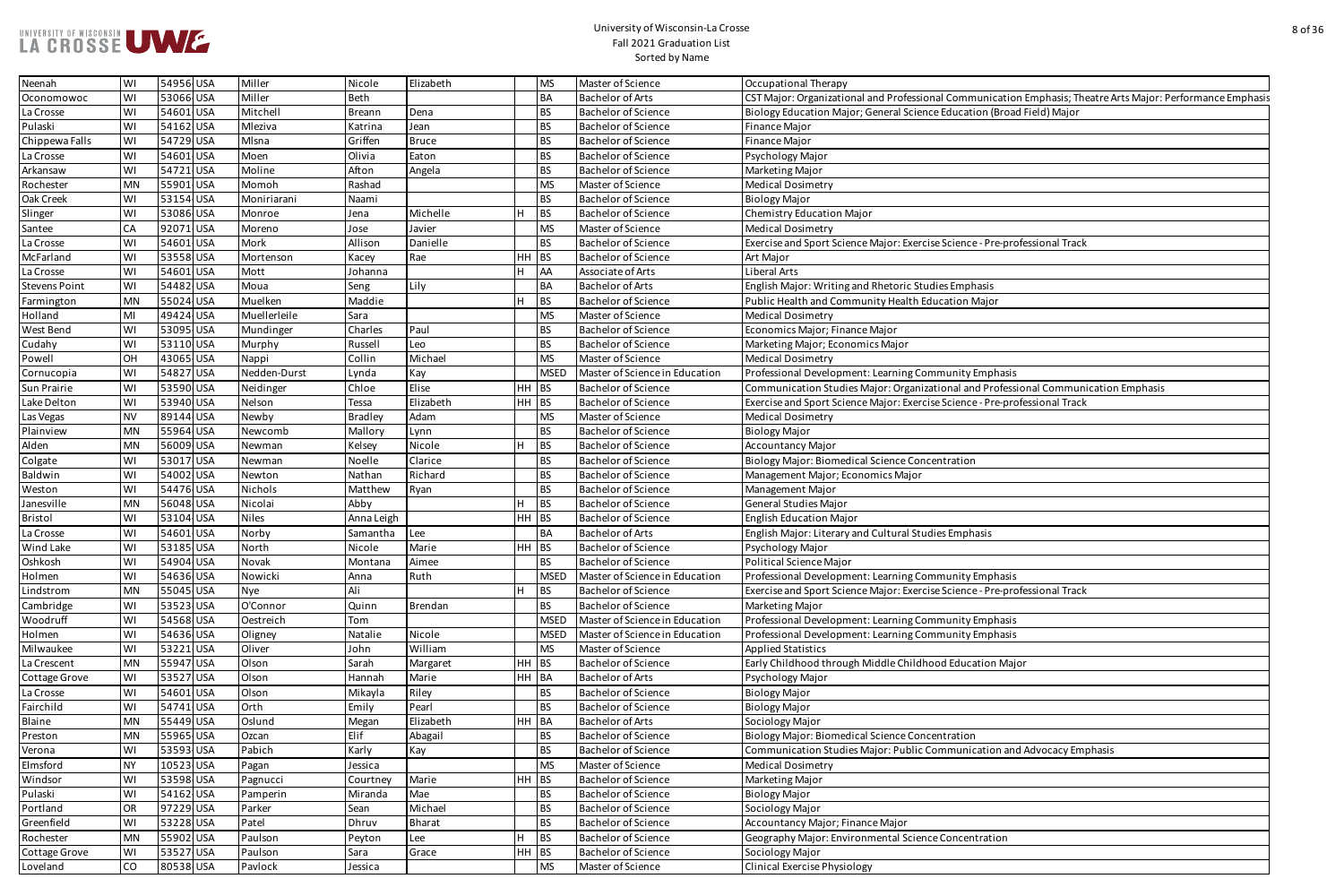#### University of Wisconsin-La Crosse Fall 2021 Graduation List Sorted by Name

| iod Education Major                            |
|------------------------------------------------|
| tional and Professional Communication Emphasis |
| ence Education Major                           |
| se Science - Pre-professional Track            |
|                                                |
|                                                |
| cial Planning Concentration                    |
| ucation Major                                  |
|                                                |
| od Education Major                             |
|                                                |
|                                                |
|                                                |
|                                                |
|                                                |
| eld Option B)                                  |
| nmunity Emphasis                               |
|                                                |
| sonal Communication Emphasis                   |
|                                                |
|                                                |
|                                                |
|                                                |
| ence Education Major                           |
| eld Option A); History Major                   |
|                                                |
| isic Major: Performance Emphasis               |
|                                                |
|                                                |
|                                                |
|                                                |
| se Science - Pre-professional Track            |
|                                                |
|                                                |
|                                                |
|                                                |
|                                                |
|                                                |
|                                                |
| ence Education Major; Spanish Education Major  |
| tration                                        |
| od Education Major                             |
|                                                |
| se Science - Fitness Track                     |
|                                                |
| ence Education Major                           |
|                                                |
|                                                |
|                                                |
| od Education Major                             |
|                                                |
|                                                |
|                                                |
|                                                |
|                                                |
| ucation Major                                  |

| Chisago City         | <b>MN</b> | 55013 USA | Pearson                          | Rosie         |                |       | <b>BS</b>   | <b>Bachelor of Science</b>     | Early Childhood through Middle Childhood Education Major                            |
|----------------------|-----------|-----------|----------------------------------|---------------|----------------|-------|-------------|--------------------------------|-------------------------------------------------------------------------------------|
| Gillett              | WI        | 54124 USA | Pecha                            | Willow        | Rae            |       | <b>BS</b>   | <b>Bachelor of Science</b>     | Communication Studies Major: Organizational and Professional Communication Emphasis |
| Oak Creek            | WI        | 53154 USA | Pedersen                         | Lindsey       | Marion         | HH BS |             | <b>Bachelor of Science</b>     | Middle Childhood through Early Adolescence Education Major                          |
| Reedsburg            | WI        | 53959 USA | Penkwitz                         | Anna          | Elizabeth      | HH BS |             | <b>Bachelor of Science</b>     | Exercise and Sport Science Major: Exercise Science - Pre-professional Track         |
| La Crosse            | WI        | 54601 USA | Pennings                         | Joshua        | Peter          |       | <b>BS</b>   | <b>Bachelor of Science</b>     | <b>Information Systems Major</b>                                                    |
| La Crosse            | WI        | 54601 USA | Perz                             | Jenny         | Lynn           |       | <b>MSED</b> | Master of Science in Education | Reading                                                                             |
| Cottage Grove        | <b>MN</b> | 55016 USA | Petrie                           | Brandon       | Alan           |       | <b>BS</b>   | <b>Bachelor of Science</b>     | Finance Major: Risk, Insurance and Financial Planning Concentration                 |
| Middleton            | WI        | 53562 USA | Pflasterer-Jennerjohn   Madeline |               | Jean           |       | <b>BS</b>   | <b>Bachelor of Science</b>     | Public Health and Community Health Education Major                                  |
| Onalaska             | WI        | 54650 USA | Phillips                         | McKenna       | Layne          |       | <b>BS</b>   | <b>Bachelor of Science</b>     | Psychology Major                                                                    |
| Watertown            | WI        | 53094 USA | Piasecki                         | Haley         | Anne           |       | <b>BS</b>   | <b>Bachelor of Science</b>     | Early Childhood through Middle Childhood Education Major                            |
| Kasson               | <b>MN</b> | 55944 USA | Pierick                          | Matthew       | John           |       | <b>BS</b>   | <b>Bachelor of Science</b>     | <b>Economics Major</b>                                                              |
| Mukwonago            | WI        | 53149 USA | Piper                            | Brittney      | Theresa        |       | <b>BS</b>   | <b>Bachelor of Science</b>     | Sociology Major                                                                     |
| Geneseo              | IL.       | 61254 USA | Pischke                          | Andrew        | David          |       | <b>BS</b>   | <b>Bachelor of Science</b>     | Finance Major                                                                       |
| Woodbury             | <b>MN</b> | 55125 USA | Plautz                           | Isabelle      | Rose           |       | <b>BS</b>   | <b>Bachelor of Science</b>     | Marketing Major                                                                     |
| Oak Creek            | WI        | 53154 USA | Posig                            | Erin          | loy            |       | <b>BS</b>   | <b>Bachelor of Science</b>     | <b>Biology Major</b>                                                                |
| Eagle                | WI        | 53119 USA | Powers                           | Carly         | Nicole         |       | <b>BS</b>   | <b>Bachelor of Science</b>     | Social Studies Education Major (Broad Field Option B)                               |
| Onalaska             | WI        | 54650 USA | Pratt                            | Candace       | Marie          |       | <b>MSED</b> | Master of Science in Education | Professional Development: Learning Community Emphasis                               |
| Fond du Lac          | WI        | 54935 USA | Prellwitz                        | Hannah        | Mary           |       | <b>BS</b>   | <b>Bachelor of Science</b>     | Music Major: Instrumental Emphasis                                                  |
| Nashotah             | WI        | 53058 USA | Prendergast                      | Ally          | McCallon       |       | <b>BA</b>   | <b>Bachelor of Arts</b>        | Communication Studies Major: Interpersonal Communication Emphasis                   |
| Eau Claire           | WI        | 54701 USA | Prissel                          | Ben           |                |       | <b>BS</b>   | <b>Bachelor of Science</b>     | Accountancy Major; Finance Major                                                    |
| Beloit               | WI        | 53511 USA | Prowse                           | Jackson       | William        |       | <b>BS</b>   | <b>Bachelor of Science</b>     | <b>International Business Major</b>                                                 |
| Madison              | WI        | 53714 USA | Pugh                             | Bo            |                |       | <b>BS</b>   | <b>Bachelor of Science</b>     | Finance Major                                                                       |
| La Crosse            | WI        | 54601 USA | Puleo                            | Audi          | Joseph         |       | <b>BS</b>   | <b>Bachelor of Science</b>     | Psychology Major                                                                    |
| Rhinelander          | WI        | 54501 USA | Quinn                            | Grace         | Elizabeth      | HH    | BS          | <b>Bachelor of Science</b>     | Middle Childhood through Early Adolescence Education Major                          |
| Pine Island          | <b>MN</b> | 55963 USA | Quintero Bungert                 | Michael       | Romario        |       | <b>BS</b>   | <b>Bachelor of Science</b>     | Social Studies Education Major (Broad Field Option A); History Major                |
| Waukesha             | WI        | 53189 USA | Radtke                           | Alexis        | Marie          |       | <b>BS</b>   | <b>Bachelor of Science</b>     | <b>Biology Major</b>                                                                |
| Des Plaines          | IL        | 60018 USA | Rathmell                         | Hayley        | Lynn           | HH BS |             | <b>Bachelor of Science</b>     | Music Major: Instrumental Emphasis; Music Major: Performance Emphasis               |
| Arlington Heights    | IL        | 60004 USA | Redding                          | Olivia        | Claire         |       | <b>BS</b>   | <b>Bachelor of Science</b>     | <b>Accountancy Major</b>                                                            |
| Thiensville          | WI        | 53092 USA | Reiels                           | Collin        | Joseph         |       | <b>BS</b>   | <b>Bachelor of Science</b>     | Management Major                                                                    |
| Rosemount            | <b>MN</b> | 55068 USA | Reinhardt                        | <b>Brooke</b> | Emily          |       | <b>BS</b>   | <b>Bachelor of Science</b>     | Psychology Major                                                                    |
| Plover               | WI        | 54467 USA | Rekowski                         | Alex          | Andrew         | HH    | BS          | <b>Bachelor of Science</b>     | <b>Finance Major</b>                                                                |
| Green Bay            | WI        | 54302 USA | Resch                            | Kaitlin       |                |       | <b>BS</b>   | <b>Bachelor of Science</b>     | Exercise and Sport Science Major: Exercise Science - Pre-professional Track         |
| Cottage Grove        | <b>WI</b> | 53527 USA | Reuter                           | Kylie         | Marie          |       | <b>BS</b>   | <b>Bachelor of Science</b>     | Marketing Major                                                                     |
| Vacaville            | CA        | 95687 USA | Reyherme                         | Franck        |                |       | <b>MS</b>   | Master of Science              | Data Science                                                                        |
| La Crosse            | WI        | 54601 USA | Rice                             | Benjamin      | Donald         |       | <b>BS</b>   | <b>Bachelor of Science</b>     | Finance Major                                                                       |
| La Crosse            | WI        | 54601 USA | Richman                          | Morgan        | Alexandra      | HH BS |             | <b>Bachelor of Science</b>     | Psychology Major; Spanish Major                                                     |
| Sheboygan Falls      | WI        | 53085 USA | Riemer                           | Jasmine       | Elizabeth      |       | <b>BS</b>   | <b>Bachelor of Science</b>     | <b>Biology Major</b>                                                                |
| Monona               | WI        | 53716 USA | Ritcher                          | Alex          |                |       | <b>BS</b>   | <b>Bachelor of Science</b>     | Computer Science Major                                                              |
| Oshkosh              | WI        | 54904 USA | Robl                             | Cassi         |                |       | <b>BS</b>   | <b>Bachelor of Science</b>     | Middle Childhood through Early Adolescence Education Major; Spanish Education Major |
| Janesville           | WI        | 53546 USA | Rodenberg                        | Grace         | Noel           | HH    | BS          | <b>Bachelor of Science</b>     | Microbiology Major: Biomedical Concentration                                        |
| Greendale            | WI        | 53129 USA | Roder                            | Megan         | Elisabeth Lang |       | <b>BS</b>   | <b>Bachelor of Science</b>     | Early Childhood through Middle Childhood Education Major                            |
| Menomonie            | WI        | 54751 USA | Roe                              | Jon           |                |       | <b>BS</b>   | <b>Bachelor of Science</b>     | Psychology Major                                                                    |
| <b>Stevens Point</b> | WI        | 54481 USA | Rogers                           | Kaitlin       | Paige          |       | <b>BS</b>   | <b>Bachelor of Science</b>     | Exercise and Sport Science Major: Exercise Science - Fitness Track                  |
| Berlin               | WI        | 54923 USA | Rohde                            | Alyssa        |                |       | <b>BS</b>   | <b>Bachelor of Science</b>     | Therapeutic Recreation Major                                                        |
| Owatonna             | <b>MN</b> | 55060 USA | Rohman                           | Ellie         |                |       | <b>BS</b>   | <b>Bachelor of Science</b>     | Middle Childhood through Early Adolescence Education Major                          |
| Crystal Lake         | IL        | 60014 USA | Romano                           | Alyssa        |                |       | AA          | Associate of Arts              | Liberal Arts                                                                        |
| Viroqua              | WI        | 54665 USA | Rood                             | Jason         |                |       | AA          | Associate of Arts              | Liberal Arts                                                                        |
| Verona               | WI        | 53593 USA | Rosati                           | Anthony       | Joseph         |       | <b>BS</b>   | <b>Bachelor of Science</b>     | Accountancy Major; Finance Major                                                    |
| Brookfield           | WI        | 53045 USA | Rosencrantz                      | Molly         | Claire         |       | <b>BS</b>   | <b>Bachelor of Science</b>     | Early Childhood through Middle Childhood Education Major                            |
| Spring Green         | WI        | 53588 USA | Ruetten                          | Kylie         | Shane          |       | <b>BS</b>   | <b>Bachelor of Science</b>     | Finance Major                                                                       |
| Racine               | WI        | 53405 USA | Runkel                           | Megan         | Ann            |       | <b>BS</b>   | <b>Bachelor of Science</b>     | Management Major                                                                    |
| Gainesville          | VA        | 20155 USA | Russell                          | Ciara         | Yvonne         |       | <b>MS</b>   | Master of Science              | <b>Medical Dosimetry</b>                                                            |
| La Crosse            | WI        | 54601 USA | Ryan                             | Colton        | Benjamin       |       | <b>BS</b>   | <b>Bachelor of Science</b>     | <b>Biology Major</b>                                                                |
| Tomah                | WI        | 54660 USA | Salvo                            | <b>Nick</b>   | Parker         |       | <b>MSF</b>  | Master of Software Engineering | Software Engineering                                                                |
| Oconomowoc           | WI        | 53066 USA | Saucke                           | Mackenzie     | Ann            |       | <b>BS</b>   | <b>Bachelor of Science</b>     | Public Health and Community Health Education Major                                  |
|                      |           |           |                                  |               |                |       |             |                                |                                                                                     |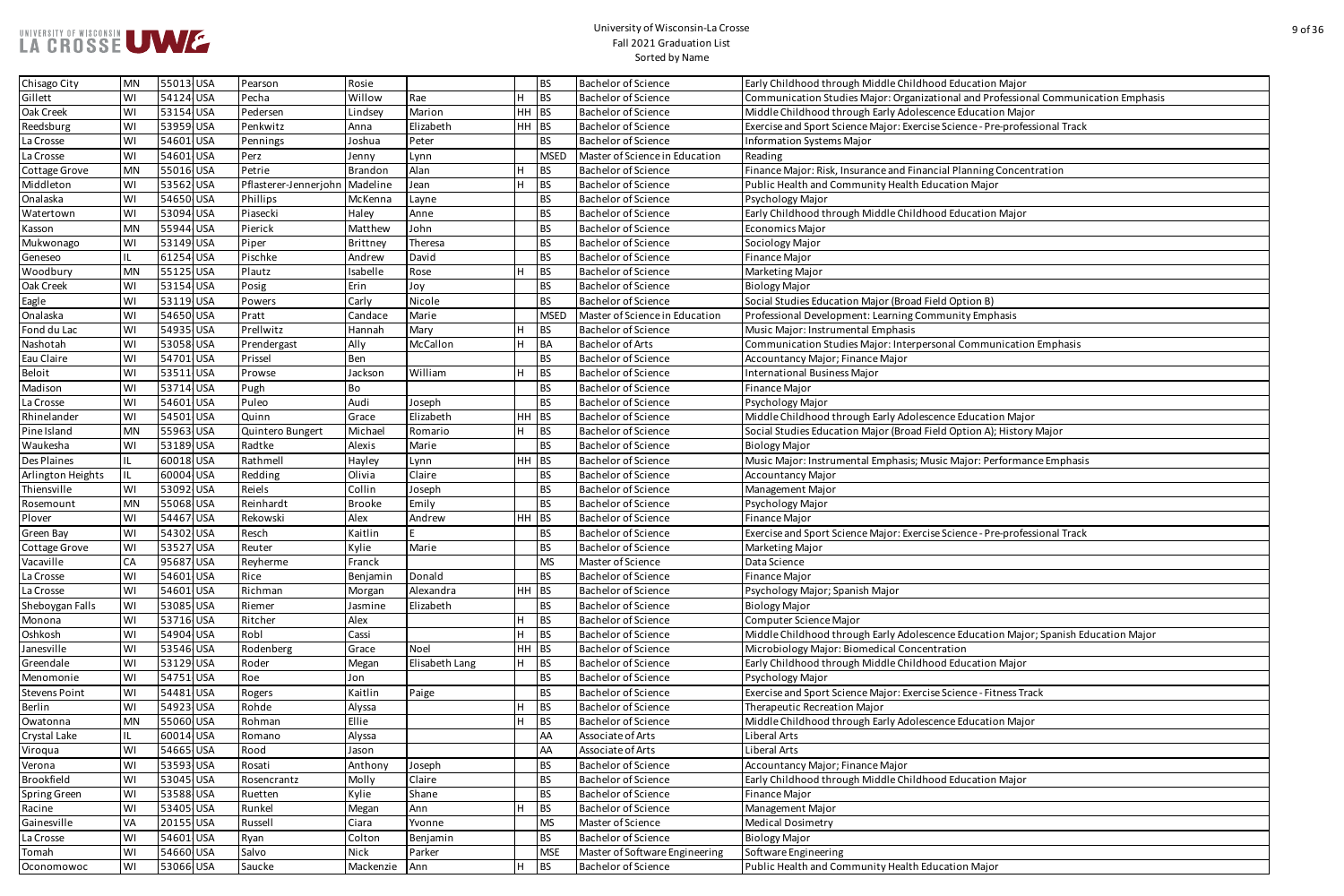#### University of Wisconsin-La Crosse Fall 2021 Graduation List Sorted by Name

| od Education Major                                           |
|--------------------------------------------------------------|
| tional and Professional Communication Emphasis               |
|                                                              |
| e Education (Broad Field) Major                              |
| ell Biology Concentration                                    |
|                                                              |
|                                                              |
| se Science - Pre-professional Track                          |
|                                                              |
| nmunity Emphasis                                             |
| tional and Professional Communication Emphasis               |
|                                                              |
|                                                              |
|                                                              |
| se Science - Pre-professional Track                          |
| nmunity Emphasis                                             |
| ent Major                                                    |
|                                                              |
|                                                              |
|                                                              |
|                                                              |
|                                                              |
| od Education Major                                           |
|                                                              |
| ence Education Major                                         |
| Management<br>tional and Professional Communication Emphasis |
| ucation Major                                                |
|                                                              |
|                                                              |
|                                                              |
|                                                              |
| se Science - Pre-professional Track                          |
| tional and Professional Communication Emphasis               |
| od Education Major                                           |
|                                                              |
|                                                              |
|                                                              |
|                                                              |
| se Science - Pre-professional Track                          |
|                                                              |
| nmunity Emphasis                                             |
| Concentration                                                |
|                                                              |
|                                                              |
|                                                              |
| ent Major                                                    |
|                                                              |
|                                                              |
|                                                              |
|                                                              |

| Lodi                       | WI        | 53555 USA | Schaap                  | Ellie          | Jean            |         | <b>BS</b>   | <b>Bachelor of Science</b>     | <b>Art Education Major</b>                                                          |
|----------------------------|-----------|-----------|-------------------------|----------------|-----------------|---------|-------------|--------------------------------|-------------------------------------------------------------------------------------|
| Appleton                   | WI        | 54913 USA | Schabo                  | Charlie        | Fitzgerald      |         | <b>BS</b>   | <b>Bachelor of Science</b>     | <b>Information Systems Major</b>                                                    |
| Stillwater                 | <b>MN</b> | 55082 USA | Schafer                 | Holden         | Joel            |         | <b>BA</b>   | <b>Bachelor of Arts</b>        | Art Major                                                                           |
| Dousman                    | W١        | 53118 USA | Scherwinski             | Maya           | Kathryn         |         | <b>BS</b>   | <b>Bachelor of Science</b>     | <b>Biology Major</b>                                                                |
| Rhinelander                | WI        | 54501 USA | Schickert               | Ali            | Jean            | HH BS   |             | <b>Bachelor of Science</b>     | Early Childhood through Middle Childhood Education Major                            |
| Wabasha                    | <b>MN</b> | 55981 USA | Schneider               | Cameron        | Mae             |         | BA          | <b>Bachelor of Arts</b>        | Communication Studies Major: Organizational and Professional Communication Emphasis |
| Germantown                 | WI        | 53022 USA | Schneider               | Luke           |                 |         | <b>BS</b>   | <b>Bachelor of Science</b>     | Management Major                                                                    |
| Neillsville                | WI        | 54456 USA | Schoengarth             | Mindy          | Marie           | HH BS   |             | <b>Bachelor of Science</b>     | Biology Education Major; General Science Education (Broad Field) Major              |
| Monterey                   | CA        | 93940 USA | Schoneboom              | Aubrey         |                 |         | <b>BS</b>   | <b>Bachelor of Science</b>     | Biology Major: Molecular Genetics and Cell Biology Concentration                    |
| Pleasant Prairie           | WI        | 53158 USA | Schostok                | Stephen        | Daniel          |         | <b>BS</b>   | <b>Bachelor of Science</b>     | Art Major                                                                           |
| <b>Sussex</b>              | WI        | 53089 USA | Schrader                | Jason          | Craig           | HH BA   |             | <b>Bachelor of Arts</b>        | Political Science Major; Sociology Major                                            |
| Abbotsford                 | WI        | 54405 USA | Schreiner               | Dylana         | Paige           | $HH$ BS |             | <b>Bachelor of Science</b>     | Exercise and Sport Science Major: Exercise Science - Pre-professional Track         |
| La Crosse                  | WI        | 54603 USA | Schueller               | Justin         | Randy           |         | <b>MS</b>   | Master of Science              | <b>Biology: Aquatic Science Concentration</b>                                       |
| Winona                     | <b>MN</b> | 55987 USA | Schultz                 | Ian            | Thomas          |         | <b>MSED</b> | Master of Science in Education | Professional Development: Learning Community Emphasis                               |
| Marshfield                 | WI        | 54449 USA | Schultz                 | Ashley         | Amber           | HН      | BS          | <b>Bachelor of Science</b>     | Communication Studies Major: Organizational and Professional Communication Emphasis |
| North Prairie              | WI        | 53153 USA | Schultz                 | Nick           |                 |         | <b>BS</b>   | <b>Bachelor of Science</b>     | Finance Major                                                                       |
| West Salem                 | WI        | 54669 USA | Schultz                 | <b>Nick</b>    |                 | HH BS   |             | <b>Bachelor of Science</b>     | <b>Accountancy Major</b>                                                            |
| Muskego                    | WI        | 53150 USA | Schure                  | <b>Bryce</b>   | Allen           |         | <b>BS</b>   | <b>Bachelor of Science</b>     | Marketing Major                                                                     |
| <b>Spring Grove</b>        | <b>MN</b> | 55974 USA | Schuttemeier            | <b>Brock</b>   |                 |         | <b>BS</b>   | <b>Bachelor of Science</b>     | Exercise and Sport Science Major: Exercise Science - Pre-professional Track         |
| Arbor Vitae                | WI        | 54568 USA | Schwanda                | lan            | Joseph          |         | <b>MSED</b> | Master of Science in Education | Professional Development: Learning Community Emphasis                               |
| La Crosse                  | WI        | 54601 USA | Scislow                 | David          | Pujiro          |         | <b>BS</b>   | <b>Bachelor of Science</b>     | International Business Major; Management Major                                      |
| Madison                    | W١        | 53716 USA | Seger                   | Olivia         | Diane           |         | <b>BS</b>   | <b>Bachelor of Science</b>     | Psychology Major                                                                    |
| Onalaska                   | WI        | 54650 USA | Selck                   | Brittney       | Ann             |         | <b>BS</b>   | <b>Bachelor of Science</b>     | Finance Major; Accountancy Major                                                    |
| Prairie du Sac             | WI        | 53578 USA | Selden                  | Kaylee         | Marie           |         | <b>MS</b>   | Master of Science              | <b>Clinical Exercise Physiology</b>                                                 |
| Saint Petersburg           | FL.       | 33716 USA | Sen                     | Priya Brata    |                 |         | <b>MS</b>   | Master of Science              | Data Science                                                                        |
| La Crosse                  | WI        | 54601 USA | Sennes                  | Josh           |                 | HH BS   |             | <b>Bachelor of Science</b>     | Accountancy Major; Finance Major                                                    |
| Weston                     | WI        | 54476 USA | Sessler                 | Ember          | Maria           |         | <b>BS</b>   | <b>Bachelor of Science</b>     | Early Childhood through Middle Childhood Education Major                            |
| Byron                      | <b>MN</b> | 55920 USA | Severson                | Riley          | Daniel          |         | <b>BS</b>   | <b>Bachelor of Science</b>     | <b>Political Science Major</b>                                                      |
| Wheaton                    |           | 60189 USA | Shattuck                | Sydne          | Nicole          |         | <b>BS</b>   | <b>Bachelor of Science</b>     | Middle Childhood through Early Adolescence Education Major                          |
| Waukesha                   | WI        | 53188 USA | Shepard                 | Evan           | Michael         |         | <b>BS</b>   | <b>Bachelor of Science</b>     | Exercise and Sport Science Major: Sport Management                                  |
| Menomonee Falls            | WI        | 53051 USA | Shepherd                | Sarah          | Danielle        |         | <b>BS</b>   | <b>Bachelor of Science</b>     | Communication Studies Major: Organizational and Professional Communication Emphasis |
| Two Rivers                 | WI        | 54241 USA | Shimanek                | Hannah         | Evelyn Isabelle | $HH$ BS |             | <b>Bachelor of Science</b>     | Public Health and Community Health Education Major                                  |
| Onalaska                   | <b>WI</b> | 54650 USA | Shupe                   | Nicholas       | Warren          |         | <b>BS</b>   | <b>Bachelor of Science</b>     | Management Major                                                                    |
| La Crosse                  | WI        | 54601 USA | Siewert                 | Zack           |                 |         | <b>BS</b>   | <b>Bachelor of Science</b>     | Management Major                                                                    |
| Madison                    | WI        | 53718 USA | Simon                   | Reid           | Arnold          |         | <b>BS</b>   | <b>Bachelor of Science</b>     | Finance Major; Political Science Major                                              |
| Appleton                   | WI        | 54911 USA | Sims                    | Rob            |                 |         | <b>MS</b>   | Master of Science              | Healthcare Administration                                                           |
| South Milwaukee            | WI        | 53172 USA | Simuncak                | Jake           |                 |         | <b>BS</b>   | <b>Bachelor of Science</b>     | Exercise and Sport Science Major: Exercise Science - Pre-professional Track         |
| Madison                    | WI        | 53705 USA | Skewes                  | Heidi          | Jo              |         | BA          | <b>Bachelor of Arts</b>        | Communication Studies Major: Organizational and Professional Communication Emphasis |
| Brookfield                 | WI        | 53005 USA | Smogoleski              | Ellen          | Carol           |         | <b>BS</b>   | <b>Bachelor of Science</b>     | Early Childhood through Middle Childhood Education Major                            |
| Port Washington            | WI        | 53074 USA | Snider                  | Taylor         | Joseph-Wilson   |         | <b>BS</b>   | <b>Bachelor of Science</b>     | <b>Public Administration Major</b>                                                  |
| Franksville                | WI        | 53126 USA | Snyder                  | Dawson         | Lawrence        |         | <b>BS</b>   | <b>Bachelor of Science</b>     | Computer Science Major                                                              |
| Peshtigo                   | WI        | 54157 USA | Sodini                  | Taylor         | Kay             |         | <b>MS</b>   | Master of Science              | Healthcare Administration                                                           |
| La Crosse                  | WI        | 54601 USA | Solberg                 | Maggie         |                 |         | <b>BS</b>   | <b>Bachelor of Science</b>     | General Studies Major                                                               |
| Oakdale                    | <b>MN</b> | 55128 USA | Sonstegard              | Samantha       | Joy             | H       | BS          | <b>Bachelor of Science</b>     | Exercise and Sport Science Major: Exercise Science - Pre-professional Track         |
| Onalaska                   | WI        | 54650 USA | Sopher                  | Andrew         | Jonathan        |         | <b>BS</b>   | <b>Bachelor of Science</b>     | Marketing Major                                                                     |
| Holmen                     | WI        | 54636 USA | Speckeen                | Ashton         | Dawnya          |         | <b>MSED</b> | Master of Science in Education | Professional Development: Learning Community Emphasis                               |
| Ironwood                   | MI        | 49938 USA | Spiczak                 | Logan          |                 |         | <b>BS</b>   | <b>Bachelor of Science</b>     | Biology Major: Plant and Fungal Biology Concentration                               |
| White Bear Lake            | <b>MN</b> | 55110 USA | Staedt                  | Riley          | Claydon         |         | <b>BS</b>   | <b>Bachelor of Science</b>     |                                                                                     |
| Coos Bay                   | <b>OR</b> | 97420 USA | Stallard                | Scott          | Garret          |         | <b>MS</b>   | Master of Science              | Management Major<br><b>Medical Dosimetry</b>                                        |
|                            | WI        | 53527 USA |                         | Alison         |                 | $HH$ BS |             | <b>Bachelor of Science</b>     |                                                                                     |
| Cottage Grove<br>Cambridge | WI        | 53523 USA | Stangler<br>Stauffacher | Haley          | Jean            |         | <b>BS</b>   | <b>Bachelor of Science</b>     | Psychology Major                                                                    |
| New London                 | WI        | 54961 USA | Steckbauer              |                | Ambrose         | HH BS   |             | <b>Bachelor of Science</b>     | International Business Major; Management Major                                      |
| Crystal Lake               |           | 60014 USA | Stenger                 | Adam<br>Joshua | Lawrence        |         | <b>BS</b>   | <b>Bachelor of Science</b>     | <b>Statistics Major</b>                                                             |
|                            |           | 54601 USA | Stoker                  |                |                 |         |             | <b>Bachelor of Science</b>     | Marketing Major                                                                     |
| La Crosse                  | WI        |           |                         | Madeline       | Grace           |         | <b>BS</b>   |                                | <b>Biology Major</b>                                                                |
| La Crosse                  | WI        | 54601 USA | Straubhaar              | Ashley         |                 |         | <b>MSED</b> | Master of Science in Education | Reading                                                                             |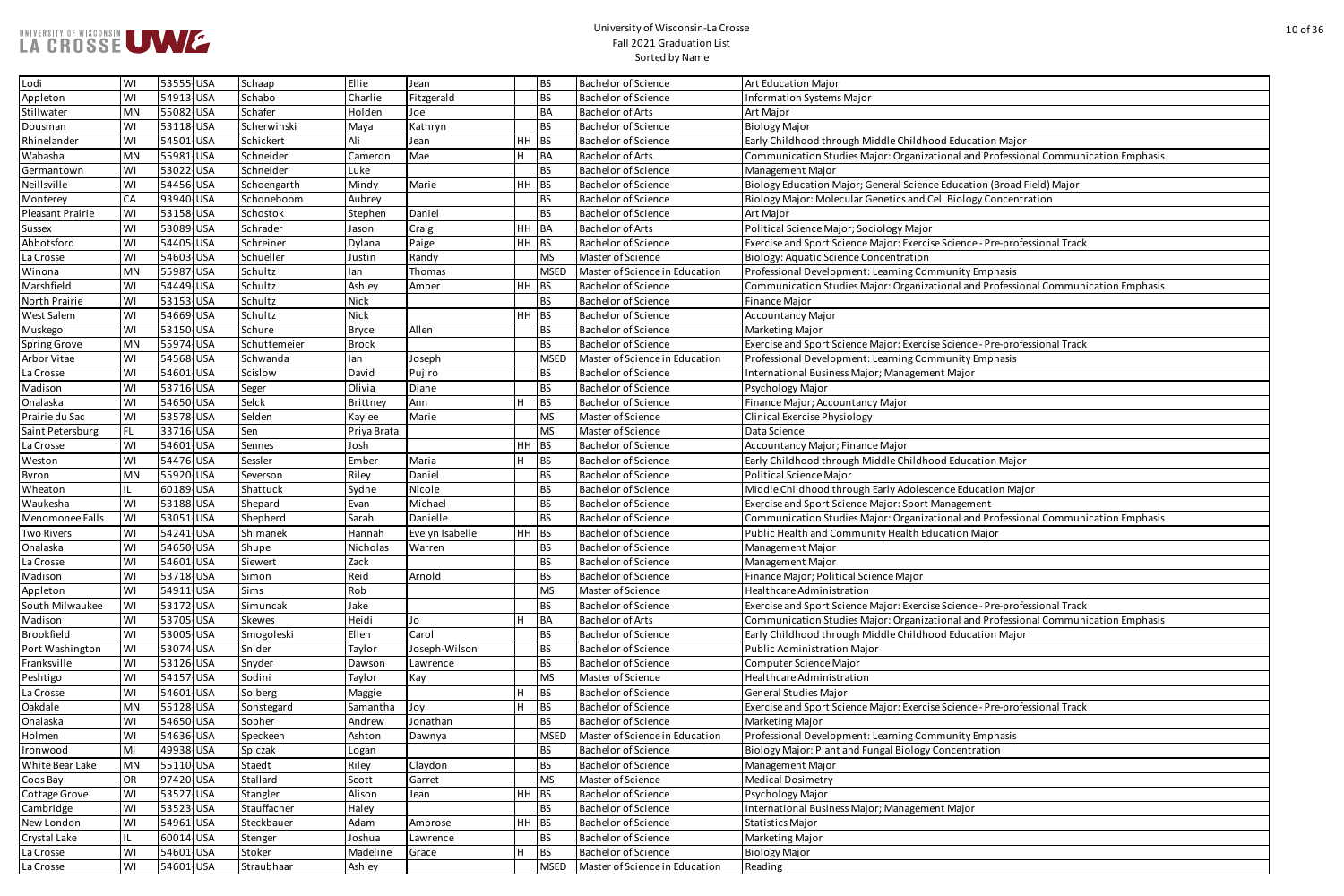

| entration                                                      |
|----------------------------------------------------------------|
|                                                                |
|                                                                |
|                                                                |
|                                                                |
| entration                                                      |
| on Science Concentration                                       |
|                                                                |
| ucation Major                                                  |
|                                                                |
|                                                                |
|                                                                |
|                                                                |
|                                                                |
|                                                                |
|                                                                |
|                                                                |
|                                                                |
|                                                                |
|                                                                |
|                                                                |
|                                                                |
| udies Emphasis:                                                |
|                                                                |
|                                                                |
|                                                                |
|                                                                |
|                                                                |
|                                                                |
|                                                                |
|                                                                |
| al Education                                                   |
|                                                                |
|                                                                |
|                                                                |
|                                                                |
|                                                                |
|                                                                |
| ety for Biochemistry & Molecular Biology (ASBMB) Certification |
| e Education (Broad Field) Major                                |
|                                                                |
| sis                                                            |
| nmunity Emphasis                                               |
| ood Education Major                                            |
| nmunity Emphasis                                               |
|                                                                |
|                                                                |
| ence Education Major:                                          |
| ood Education Major                                            |
|                                                                |
|                                                                |
|                                                                |
| cial Planning Concentration                                    |
|                                                                |
|                                                                |

| Center City          | <b>MN</b> | 55012 USA | Strenke         | Caisa         | Margaret        | HH BS        |             | <b>Bachelor of Science</b>     | <b>Biology Major: Biomedical Science Concentration</b>                                              |
|----------------------|-----------|-----------|-----------------|---------------|-----------------|--------------|-------------|--------------------------------|-----------------------------------------------------------------------------------------------------|
| Wind Lake            | WI        | 53185 USA | Stritchko       | <b>Dallas</b> | Amber           | H            | BS          | <b>Bachelor of Science</b>     | Psychology Major                                                                                    |
| La Crosse            | WI        | 54601 USA | Struver         | Arianna       | Michelle        |              | <b>BS</b>   | <b>Bachelor of Science</b>     | <b>Biology Major</b>                                                                                |
| Stratford            | WI        | 54484 USA | Stueber         | Erin          | Kay             | <b>HH</b>    | <b>BS</b>   | <b>Bachelor of Science</b>     | <b>Biology Major</b>                                                                                |
| Swartz Creek         | MI        | 48473 USA | <b>Sturgess</b> | Dakota        |                 |              | <b>MS</b>   | Master of Science              | <b>Medical Dosimetry</b>                                                                            |
| Fairmont             | <b>MN</b> | 56031 USA | Subbert         | Lizzy         |                 |              | <b>BS</b>   | <b>Bachelor of Science</b>     | Biology Major: Biomedical Science Concentration                                                     |
| Stetsonville         | WI        | 54480 USA | Sullivan        | Jacob         | David           |              | <b>BS</b>   | <b>Bachelor of Science</b>     | Geography Major: Geographic Information Science Concentration                                       |
| Bristol              | WI        | 53104 USA | Switalla        | Griffin       | Thomas          |              | <b>BS</b>   | <b>Bachelor of Science</b>     | Management Major; Marketing Major                                                                   |
| Muskego              | WI        | 53150 USA | Szwedo          | Taylor        | Alexandra       | HH BS        |             | <b>Bachelor of Science</b>     | Public Health and Community Health Education Major                                                  |
| Jordan               | <b>MN</b> | 55352 USA | Szyszka         | Rachel        |                 |              | <b>BS</b>   | <b>Bachelor of Science</b>     | Finance Major                                                                                       |
| New Berlin           | WI        | 53151 USA | Teipner         | Maddie        |                 |              | <b>BS</b>   | <b>Bachelor of Science</b>     | Therapeutic Recreation Major                                                                        |
| La Crosse            | WI        | 54603 USA | Thao            | Nhia          |                 |              | <b>BA</b>   | <b>Bachelor of Arts</b>        | Psychology Major                                                                                    |
| Austin               | <b>TX</b> | 78756 USA | Thiel           | Elizabeth     | Jacklyn         |              | <b>BA</b>   | <b>Bachelor of Arts</b>        | <b>General Studies Major</b>                                                                        |
| Germantown           | WI        | 53022 USA | Thiel           | Zach          |                 |              | <b>BS</b>   | <b>Bachelor of Science</b>     | Marketing Major                                                                                     |
| Freedom              | WI        | 54130 USA | Thompson        | Liz           |                 | H            | <b>BA</b>   | <b>Bachelor of Arts</b>        | <b>Political Science Major</b>                                                                      |
| West Salem           | WI        | 54669 USA | Thornton        | Kaitlin       | Joy             |              | <b>BS</b>   | <b>Bachelor of Science</b>     | Therapeutic Recreation Major                                                                        |
| Middleton            | WI        | 53562 USA | Thorson         | <b>Brady</b>  | Michael         |              | <b>BS</b>   | <b>Bachelor of Science</b>     | <b>Accountancy Major</b>                                                                            |
| Middleton            | WI        | 53562 USA | Thorson         | Tyler         | Robert          |              | <b>BS</b>   | <b>Bachelor of Science</b>     | Management Major                                                                                    |
| <b>Hales Corners</b> | WI        | 53130 USA | Thut            | Arthur        |                 | $\mathsf{H}$ | <b>BS</b>   | <b>Bachelor of Science</b>     | Computer Science Major                                                                              |
| Thiensville          | WI        | 53092 USA | Timm            | Jake          |                 |              | <b>BS</b>   | <b>Bachelor of Science</b>     | Finance Major                                                                                       |
| Rockford             | IL        | 61107 USA | Todaro          | Sami          |                 |              | <b>BS</b>   | <b>Bachelor of Science</b>     | Sociology Major                                                                                     |
| Arkansaw             | WI        | 54721 USA | Tomlinson       | Whitney       | Lyn             |              | <b>MS</b>   | Master of Science              | Occupational Therapy                                                                                |
| Burlington           | WI        | 53105 USA | Torretta        | Courtney      | Lynne           |              | <b>BA</b>   | <b>Bachelor of Arts</b>        | Communication Studies Major: Media Studies Emphasis                                                 |
| <b>Iron River</b>    | WI        | 54847 USA | Trautt          | Madison       | Pearl           |              | <b>BS</b>   | <b>Bachelor of Science</b>     | <b>Economics Major</b>                                                                              |
| Brookfield           | WI        | 53005 USA | Trilling        | Myah          | Grace           |              | <b>MS</b>   | Master of Science              | <b>Occupational Therapy</b>                                                                         |
| Ponte Vedra Beach    | l FI.     | 32082 USA | Tripoli         | Dylan         | Philip          |              | <b>MS</b>   | Master of Science              | <b>Medical Dosimetry</b>                                                                            |
| Genoa                | WI        | 54632 USA | Trussoni        | Jenna         | Rae             |              | <b>BS</b>   | <b>Bachelor of Science</b>     | Psychology Major                                                                                    |
| Genoa                | WI        | 54632 USA | Tully           | Sierra        | Carrese         | <b>HH</b>    | <b>BS</b>   | <b>Bachelor of Science</b>     | Finance Major                                                                                       |
| Cheyenne             | <b>WY</b> | 82009 USA | Tyrrell         | Tristan       |                 |              | <b>MS</b>   | Master of Science              | Clinical Exercise Physiology                                                                        |
| Stratford            | WI        | 54484 USA | Ulrich          | Kaitlyn       | Marie           |              | <b>BS</b>   | <b>Bachelor of Science</b>     | Psychology Major                                                                                    |
| Colby                | WI        | 54421 USA | Underwood       | Megan         | Ann             | <b>HH</b>    | <b>BS</b>   | <b>Bachelor of Science</b>     | Psychology Major                                                                                    |
| Appleton             | WI        | 54913 USA | Van Fossen      | Kiana         | Joyce           | <b>HH</b>    | <b>BS</b>   | <b>Bachelor of Science</b>     | Exercise and Sport Science Major: Physical Education                                                |
| Freedom              | WI        | 54913 USA | Vandenberg      | Bailee        | Jill            | $H$ BS       |             | <b>Bachelor of Science</b>     | General Studies Major                                                                               |
| Middleton            | WI        | 53562 USA | Vander Sanden   | <b>Bryce</b>  | Richard         |              | <b>BS</b>   | <b>Bachelor of Science</b>     | Accountancy Major; Finance Major                                                                    |
| Onalaska             | WI        | 54650 USA | VanderZee       | Samuel        | Joseph          |              | <b>MS</b>   | Master of Science              | <b>Applied Statistics</b>                                                                           |
| Milwaukee            | WI        | 53218 USA | Vang            | Cynthia       | Dee             |              | <b>BS</b>   | <b>Bachelor of Science</b>     | <b>Biology Major</b>                                                                                |
| Baldwin              | WI        | 54002 USA | Veenendall      | Lindsay       | Morgan          |              | <b>MS</b>   | Master of Science              | <b>Occupational Therapy</b>                                                                         |
| Wausau               | WI        | 54401 USA | Vehlow          | Matthew       | John            |              | <b>BS</b>   | <b>Bachelor of Science</b>     | Microbiology Major                                                                                  |
| Waupun               | WI        | 53963 USA | Veleke          | Carter        | Curtis          | H            | <b>BS</b>   | <b>Bachelor of Science</b>     | Biochemistry Major with American Society for Biochemistry & Molecular Biology (ASBMB) Certification |
| Appleton             | WI        | 54914 USA | Vils            | Brittany      | Boston          |              | <b>BS</b>   | <b>Bachelor of Science</b>     | Biology Education Major; General Science Education (Broad Field) Major                              |
| La Crosse            | WI        | 54601 USA | Vinz            | Jacob         | Edwin           |              | <b>BS</b>   | <b>Bachelor of Science</b>     | Psychology Major                                                                                    |
| La Crosse            | WI        | 54601 USA | Violette        | Alexis        | Lynn            |              | <b>BA</b>   | <b>Bachelor of Arts</b>        | Theatre Arts Major: Performance Emphasis                                                            |
| West Salem           | WI        | 54669 USA | Virata          | Emily         | Lynn            |              | <b>MSED</b> | Master of Science in Education | Professional Development: Learning Community Emphasis                                               |
| Saint Croix Falls    | WI        | 54024 USA | Volgren         | Sydney        | Grace           |              | <b>BS</b>   | <b>Bachelor of Science</b>     | Early Childhood through Middle Childhood Education Major                                            |
| La Crosse            | WI        | 54601 USA | Vosters         | Jake          |                 |              | <b>MSED</b> | Master of Science in Education | Professional Development: Learning Community Emphasis                                               |
| Marshfield           | WI        | 54449 USA | Vrana           | McKinsey      | Ann             | <b>HH</b>    | <b>BS</b>   | <b>Bachelor of Science</b>     | Psychology Major                                                                                    |
| Onalaska             | WI        | 54650 USA | Vue             | Gaoying       |                 |              | <b>BS</b>   | <b>Bachelor of Science</b>     | Microbiology Major                                                                                  |
| Two Rivers           | WI        | 54241 USA | Wachowski       | Allie         |                 |              | <b>BS</b>   | <b>Bachelor of Science</b>     | Middle Childhood through Early Adolescence Education Major                                          |
| Madison              | WI        | 53705 USA | Wallace         | Micayla       | Rae             | H            | <b>BS</b>   | <b>Bachelor of Science</b>     | Early Childhood through Middle Childhood Education Major                                            |
| Tomahawk             | WI        | 54487 USA | Wallenfang      | Quinton       | Lloyd           |              | <b>BS</b>   | <b>Bachelor of Science</b>     | Management Major                                                                                    |
| Gays Mills           | WI        | 54631 USA | Wallin          | Sydney        |                 |              | <b>BS</b>   | <b>Bachelor of Science</b>     | <b>Biology Major</b>                                                                                |
| La Crosse            | WI        | 54601 USA | Walter          | Graham        | Douglas         |              | <b>BS</b>   | <b>Bachelor of Science</b>     | Marketing Major                                                                                     |
|                      | WI        | 53089 USA | Walters         | Luke          | $\Omega$        |              | <b>BS</b>   | <b>Bachelor of Science</b>     | Finance Major: Risk, Insurance and Financial Planning Concentration                                 |
| Sussex               | WI        | 54301 USA | Wanek           | Colin         |                 |              | <b>BS</b>   | <b>Bachelor of Science</b>     |                                                                                                     |
| Green Bay            | MN        | 55343 USA | Warden          |               | James<br>Galand |              | <b>MS</b>   | Master of Science              | Therapeutic Recreation Major<br>Data Science                                                        |
| Hopkins              |           |           |                 | James         |                 |              |             |                                |                                                                                                     |